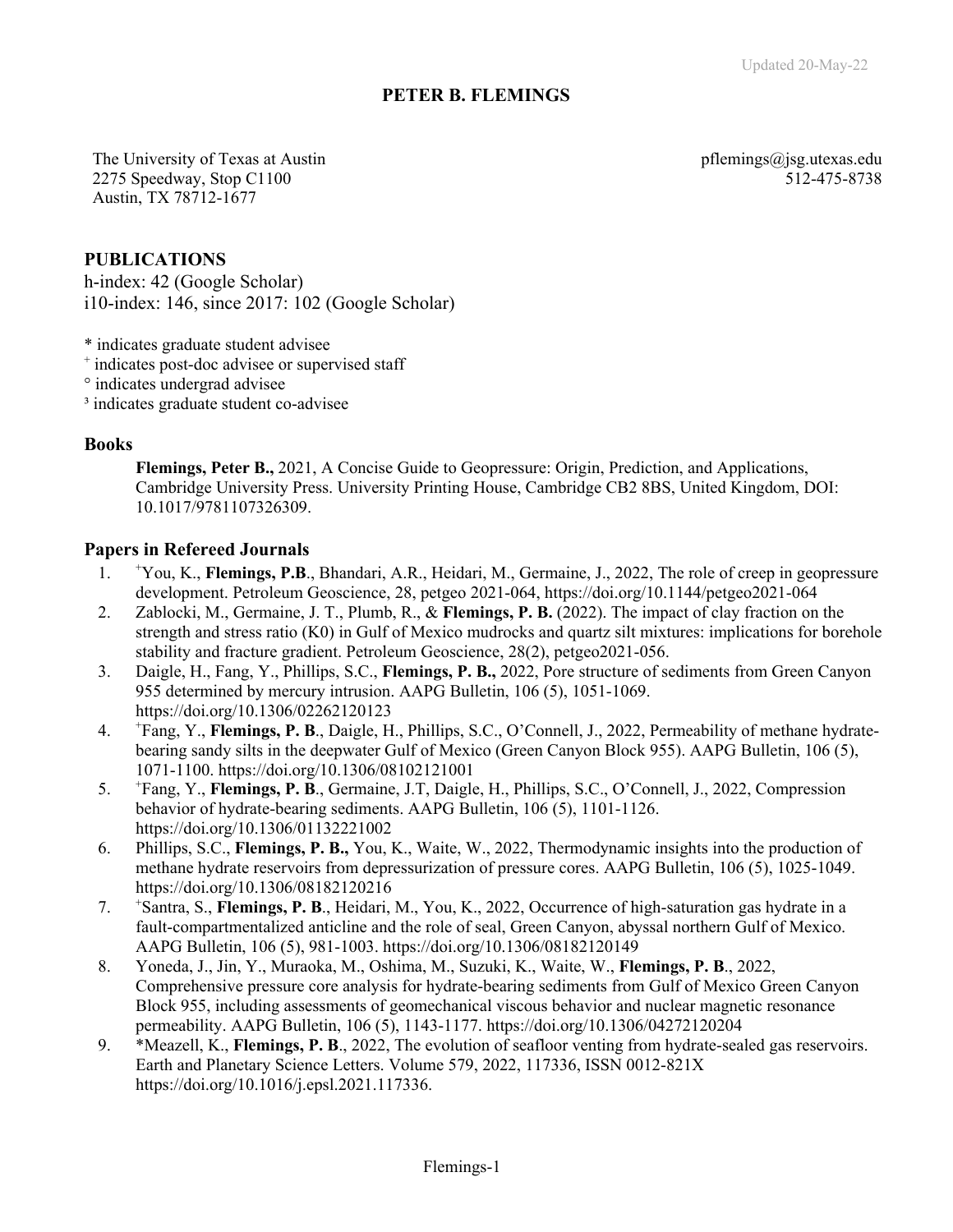- 10. Crutchley, G. J., Mountjoy, J. J., Hillman, J. I. T., Turco, F., Watson, S., **Flemings, P. B**., et al., 2021, Upward-doming zones of gas hydrate and free gas at the bases of gas chimneys, New Zealand's Hikurangi margin. Journal of Geophysical Research: Solid Earth, 126, e2020JB021489. https://doi.org/10.1029/2020JB021489
- 11. <sup>+</sup> You, K., Summa, L., **Flemings, P. B**., Santra, M., & Fang, Y., 2021, Three-dimensional free gas flow focuses basin-wide microbial methane to concentrated methane hydrate reservoirs in geological system. Journal of Geophysical Research: Solid Earth, 126, e2021JB022793. https://doi.org/10.1029/2021JB022793
- $12.$ You, K., **Flemings, P. B.,** 2021, Methane hydrate formation and evolution during sedimentation. Journal of Geophysical Research: Solid Earth, 126, e2020JB021235. https://doi.org/10.1029/2020JB021235
- 13. \*Hooghvorst, JJ, Nikolinakou, MA, Harrold, TWD, Fernandez, O, **Flemings, P.B.,** Marcuello, A., 2021, Geologically constrained evolutionary geomechanical modelling of diapir and basin evolution: A case study from the Tarfaya basin, West African coast. Basin Res.; 33: 2049– 2068. https://doi.org/10.1111/bre.12547
- 14. +Heidari, M., Nikolinakou, M. A., Hudec, M.R, **Flemings, P.B.**, 2021, Impacts of vertical salt welding on pore pressure, stresses, and deformation near the weld. Marine and Petroleum Geology, 133: 105259. https://doi.org/10.1016/j.marpetgeo.2021.105259
- 15. +Bhandari, A., **Flemings, P.B**., Hofmann, R., 2021, The dependence of shale permeability on confining stress and pore pressure. Journal of Natural Gas Science and Engineering, 92: 104008. https://doi.org/10.1016/j.jngse.2021.104008
- 16. Daigle, H., Cook, A., Fang, Y., Bihani, A., Song, W., Flemings, P. B., 2020, Gas-driven tensile fracturing in shallow marine sediments. Journal of Geophysical Research: Solid Earth, 125, e2020JB020835. https://doi.org/10.1029/2020JB020835
- 17. +Heidari, M., Nikolinakou, M. A., & **Flemings, P. B.** ,2020, Modified Cam‐Clay Model for Large Stress Ranges and Its Predictions for Geological and Drilling Processes. Journal of Geophysical Research: Solid Earth, 125, e2020JB019500. https://doi.org/10.1029/2020JB019500
- 18. \*Meazell, K.P., **Flemings, P.B.**, Santra, M., Johnson, J.E., 2020, Sedimentology and stratigraphy of a deepwater gas hydrate reservoir in the northern Gulf of Mexico. AAPG Bulletin ; 104 (9): 1945–1969. doi: https://doi.org/10.1306/05212019027
- 19. <sup>+</sup> Santra, M., **Flemings, P.B.**, Scott, E., Meazell, K.P., 2020, Evolution of gas hydrate–bearing deep-water channel-levee system in abyssal Gulf of Mexico: Levee growth and deformation. AAPG Bulletin ; 104 (9): 1921–1944.

https://doi.org/10.1306/04251918177

- 20. +Thomas, C., Phillips, S.C, **Flemings, P.B.,** Santra, M., Hammon, H., et al., 2020, Pressure coring operations during The University of Texas-Gulf of Mexico 2-1 (UT-GOM2-1) Hydrate Pressure Coring Expedition in Green Canyon Block 955, northern Gulf of Mexico. AAPG Bulletin ; 104 (9): 1877–1901. https://doi.org/10.1306/02262019036
- 21. Boswell, R., Collett, T.S., Cook, A., **Flemings, P.B.,** 2020, Introduction to Special Issue: Gas Hydrates in Green Canyon Block 955, deep-water Gulf of Mexico: Part I. AAPG Bulletin ; 104 (9): 1843–1846. https://doi.org/10.1306/bltnintro062320
- $22.$ Fang, Y., **Flemings, P. B**., Daigle, H., Phillips, S.C, Meazell, K.P., You, K., 2020, Petrophysical properties of the Green Canyon Block 955 hydrate reservoir inferred from reconstituted sediments: Implications for hydrate formation and production. AAPG Bulletin ; 104 (9): 1997-2028. https://doi.org/10.1306/01062019165
- 23. **Flemings, P. B**., Phillips, S.C., Boswell, R., Collett, T.S., Cook, A., et al., 2020, Pressure coring a Gulf of Mexico deep-water turbidite gas hydrate reservoir: Initial results from The University of Texas–Gulf of Mexico 2-1 (UT-GOM2-1) Hydrate Pressure Coring Expedition. AAPG Bulletin ; 104 (9): 1847–1876. https://doi.org/10.1306/05212019052
- 24. \*Murphy, Z. W., DiCarlo, D. A., **Flemings, P. B**., & Daigle, H., 2020, Hydrate is a nonwetting phase in porous media. Geophysical Research Letters, 47, e2020GL089289. https://doi.org/10.1029/2020GL089289
- 25. Chen, X.J., Espinoza, D.N., **Flemings, P.B**., Luo, J., Tisato, N., 2020, Pore-Scale Evidence of Ion Exclusion during Methane Hydrate Growth and Evolution of Hydrate Pore-Habit in Sandy Sediments, Marine and Petroleum Geology., Volume.117, 104340 https://doi.org/10.1016/j.marpetgeo.2020.104340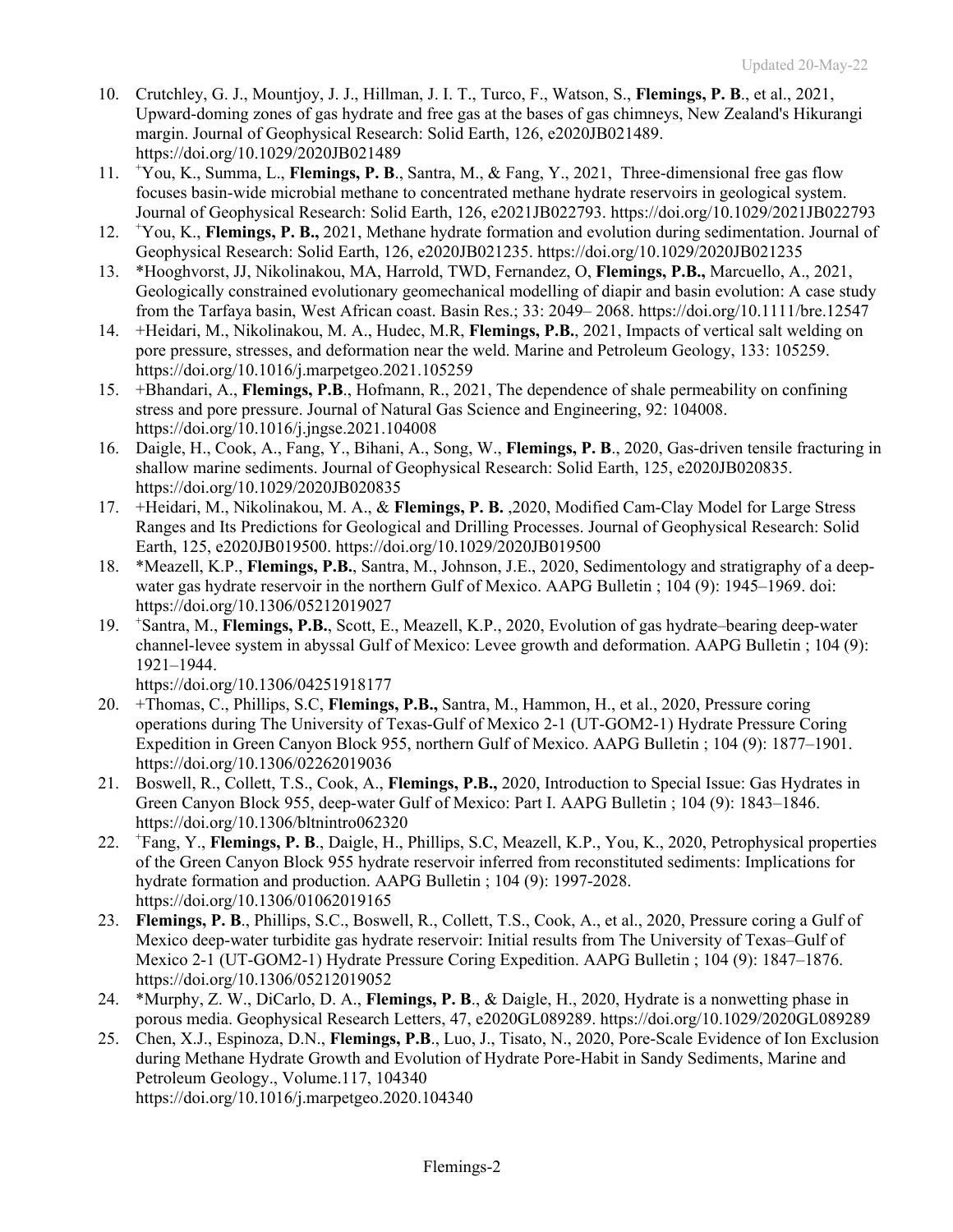- 26. Daigle, H., Reece, J. S, **Flemings, P.B.**, 2020, A modified Swanson method to determine permeability from mercury intrusion data in marine muds, Marine and Petroleum Geology, Volume 113, article no. 104155, https://www.sciencedirect.com/science/article/pii/S0264817219306075
- 27. \*Meyer, D.W., **Flemings, P.B.,** You, K., DiCarlo, D., 2020, Gas flow by invasion percolation through the hydrate stability zone, Geophysical Research Letters. https://doi.org/10.1029/2019GL084380
- 28. +Phillips, S.C., **Flemings, P.B.**, Holland, M.E., Schultheiss, P.J., Waite, W.F., Jang, J., Petrou, E.G., and Hammon, H., 2020. High concentration methane hydrate in a silt reservoir from the deepwater Gulf of Mexico, AAPG Bulletin, doi:10.1306/01062018280
- 29. \*Darnell, K.N., **Flemings, P.B.**, DiCarlo, D., 2019, Nitrogen‐Driven Chromatographic Separation During Gas Injection Into Hydrate‐Bearing Sediments, Water Resources Research, online. doi:10.1029/2018WR023414
- 30. Ruarri, J., Day-Stirrat R.J., Bryndzia, L.T., Schleicher, A.M., Adriaens R., Hofmann, R., **Flemings P.B.** 2019, Hydration behavior by X-ray diffraction profile fitting of smectite-bearing minerals in a Plio-Pleistocene mudrock from Eugene Island, Gulf of Mexico; Marine and Petroleum Geology, Volume 102, pages 86-100, https://dx.doi.org/10.1016/j.marpetgeo.2018.12.008.
- 31. Daigle, H., Reece, J. S., **Flemings, P.B**., 2019, Evolution of the percolation threshold in muds and mudrocks during burial, Geophysical Research Letters., Volume 46, 8064-8073, doi:10.1029/2019GL083723.
- 32. +You, K., **Flemings, P.B**., Malinverno, A., Collett, T.S., Darnell, K., 2019, Mechanisms of methane hydrate formation in geological systems, Reviews of Geophysics, https://doi.org/10.1029/2018rg000638.
- 33. +Nikolinakou, M.A., **Flemings, P.B.**, Heidari, M., Hudec, M.R, 2019, Stress and deformation in plastic mudrocks overturning in front of advancing salt sheets; Implications for system kinematics and drilling, Rock Mechanics Rock Engineering. https://doi.org/10.1007/s00603-019-11852-2.
- 34. +Heidari, M., Nikolinakou, M. A., Hudec, M. R., **Flemings, P. B**., 2019, Influence of a reservoir bed on diapirism and drilling hazards near a salt diapir: a geomechanical approach. Petroleum Geoscience, *25*(3), 282–297. doi: https://doi.org/10.1144/petgeo2018-113.
- 35. +Phillips, S.C., **Flemings, P.B.**, You, K., Meyer, D.W., Dong, T., 2019, Investigation of in situ salinity and methane hydrate dissociation in coarse-grained sediments by slow, stepwise depressurization, Marine and Petroleum Geology, Volume 109, 2019, Pages 128-144, ISSN 0264-8172, https://doi.org/10.1016/j.marpetgeo.2019.06.015.
- 36. \*Pinkston, F.W., **Flemings, P.B**., 2019, Overpressure at the macondo well and its impact on the deepwater horizon blowout. Scientific Reports (Nature Publisher Group), 9, 1-11. doi:http://dx.doi.org/10.1038/s41598-019-42496-0.
- $37.$ Bhandari, A.R., **Flemings, P.B**., Ramiro-Ramirez, S., Hofmann, R., Polito, P.J., 2019, Gas and liquid permeability measurements in Wolfcamp samples, Fuel, Volume 236, Pages 1026-1036, ISSN 0016-2361, https://doi.org/10.1016/j.fuel.2018.09.038.
- 38. Day-Stirrat R.J., Bryndzia L.T., Schleicher A.M., Adriaens R., Hofmann R., **Flemings P.B.** 2019: Hydration behavior by X-ray diffraction profile fitting of smectite-bearing minerals in a Plio-Pleistocene mudrock from Eugene Island, Gulf of Mexico; Marine and Petroleum Geology; https://dx.doi.org/10.1016/j.marpetgeo.2018.12.008.
- 39. \*Meyer, D.W., **Flemings, P.B**., DiCarlo, D., 2018, Effect of gas flow rate on hydrate formation within the hydrate stability zone, Journal of Geophysical Research: Solid Earth, 123, 6263–6276. https://doi.org/10.1029/2018JB015878.
- 40. Nole, M., Daigle, H., Cook, A.E., Malinverno, A., and **Flemings, P.B**., Burial-driven methane recycling in marine gas hydrate systems, Earth and Planetary Science Letters, Volume 499, pp. 197-204, October 2018.
- 41. <sup>+</sup> You, K., **Flemings, P.B**., 2018. Methane hydrate formation in thick sandstones by free gas flow, Journal of Geophysical Research: Solid Earth, 123, 4582–4600. https://doi.org/10.1029/2018JB015683.
- 42. <sup>+</sup> Nikolinakou, M.A., **Flemings, P.B.**, Heidari, M., Hudec, M.R, 2018, Stress and Pore Pressure in Mudrocks Bounding Salt Systems, Rock Mechanics Rock Engineering. https://doi.org/10.1007/s00603-018-1540-z.
- 43. \*Gao, B., **Flemings, P.B.**, Nikolinakou, M.A., Saffer, D.M., Heidari, M., 2018, Mechanics of fold-andthrust belts based on geomechanical modeling, Journal of Geophysical Research: Solid Earth, 123, 4454– 4474. https://doi.org/10.1029/2018JB015434.
- 44. \*Meyer, D.W., **Flemings, P.B.**, DiCarlo, D., You, K., Phillips, S.C., Kneafsey, T.J., 2018, Experimental investigation of gas flow and hydrate formation within the hydrate stability zone, Journal of Geophysical Research: Solid Earth, https://doi.org/10.1029/2018JB015748.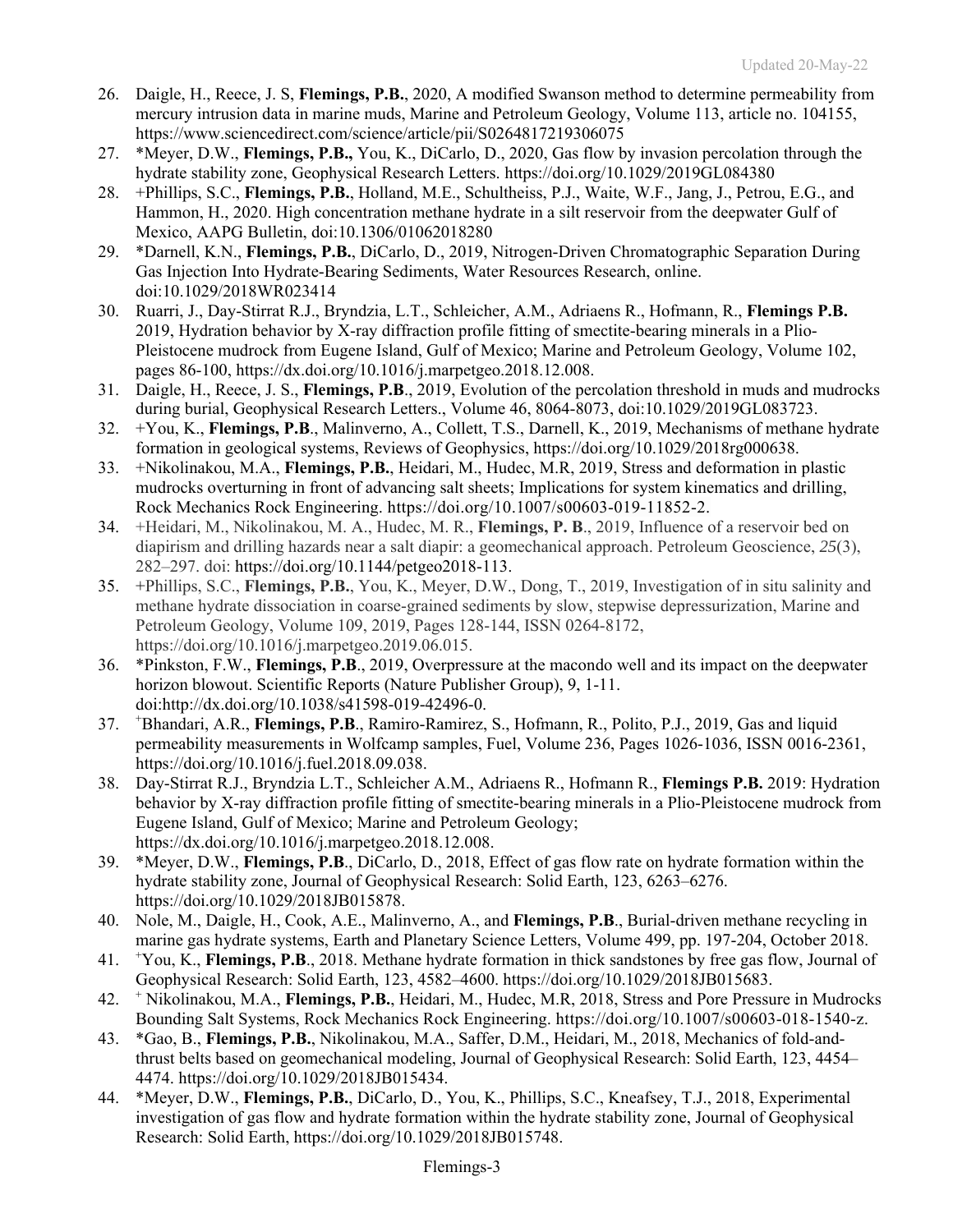- 45. +Heidari, M., Nikolinakou, M.A., **Flemings, P.B.**, 2018 , Coupling geomechanical modeling with seismic pressure prediction, Geophysics, 83(5), B253-B267. https://doi.org/10.1190/geo2017-0359.1.
- 46. +Nikolinakou M.A., Heidari M., **Flemings, P.B**., Hudec M.R., 2018, Geomechanical modeling of pore pressure in evolving salt systems, Marine and Petroleum Geology, 93:272-286, doi:https://doi.org/10.1016/j.marpetgeo.2018.03.013.
- 47. <sup>+</sup> Bhandari, A.R., **Flemings, P.B.**, Hofmann, R., and Polito, P.J., 2018, Stress-dependent In-situ Gas Permeability in the Eagle Ford Shale: Transport in Porous Media. doi: 10.1007/s11242-018-1021-6.
- 48. **Flemings, P.B**., Saffer, D.M., 2018, Pressure and Stress Prediction in the Nankai Accretionary Prism: A Critical State Soil Mechanics Porosity-based approach, Journal of Geophysical Research, doi:10.1002/2017JB015025.
- 49. <sup>+</sup> You, K., **Flemings, P.B.**, 2018, Methane hydrate formation in thick sand reservoirs: 1. Short-range methane diffusion, Marine and Petroleum Geology, 89, 428-442, doi:http://dx.doi.org/10.1016/j.marpetgeo.2017.10.011.
- 50. Deirieh, A., Cook, Chang, I.Y., Whittaker, M.L., Weigand, S., Keane, D., Rix, J., Germaine, J.T., Joester, D., **Flemings, P.B.**, 2018, Particle arrangements in clay slurries: The case against the honeycomb structure, Applied Clay Science, doi:http://dx.doi.org /10.1016/j.clay.2017.11.010.
- 51. Hillman, J.I.T., Cook, A., Daigle, H., Nole, M., Malinverno, A., Meazell, K., **Flemings, P.B.**, 2017, Gas hydrate reservoirs and gas migration mechanisms in the Terrebonne Basin, Gulf of Mexico, Marine and Petroleum Geology, 86, 1357-1373, doi:http://dx.doi.org /10.1016/j.marpetgeo.2017.07.029.
- 52. <sup>+</sup> Luo, G., Hudec, M.R., **Flemings, P.B.**, <sup>+</sup> Nikolinakou, M.A., 2017, Deformation, stress, and pore pressure in an evolving supra-salt basin, Journal of Geophysical Research: Solid Earth, 122, doi:10.1002/2016JB013779.
- 53. \*Darnell, K.N., **Flemings, P.B.**, DiCarlo, D., 2017, Subsurface injection of combustion power plant effluent as a solid-phase carbon dioxide storage strategy, Geophysical Research Letters., Volume 44, 5521-5530, doi:10.1002/2017Gl073663.
- 54. <sup>+</sup> Nikolinakou, M.A., <sup>+</sup>Heidari, M., Hudec, M.R., Flemings, P.B., 2017, Initiation and growth of salt diapirs in tectonically stable settings: upbuilding and megaflaps, American Association of Petroleum Geologists Bulletin, V. 101, No. 6 (June 2017), pp. 887-905, doi:10.1306/09021615245.
- 55. \*Gao, B., **Flemings, P.B.**, 2017, Pore pressure within dipping reservoirs in overpressured basins, Marine and Petroleum Geology, 80, 94-111, doi:http://dx.doi.org/10.1016/j.marpetgeo.2016.11.014.
- 56. Casey, B., Germaine, J.T., **Flemings, P.B.**, Fahy, B.P., 2016, In situ stress state and strength in mudrocks, Journal of Geophysical Research: Solid Earth, 121, doi:10.1002/2016JB012855.
- 57. <sup>+</sup> Heidari, M., + Nikolinakou, M.A., Hudec, M. R., **Flemings, P.B.**, 2016, Geomechanical analysis of a welding salt layer and its effects on adjacent sediments, Tectonophysics, v. 683, p. 172-181, doi:10.1016/j.tecto.2016.06.027.
- 58. Adams, A.L., Nordquist, T.J., Germaine, J.T., and **Flemings, P.B.**, 2016, Permeability Anisotropy and Resistivity Anisotropy of Mechanically Compressed Mudrocks, Canadian Geotechnical Journal, doi:10.1139/cgj-2015-0596.
- 59. \*Cronin, M., **Flemings, P.B.**, <sup>+</sup> Bhandari, A., 2016, Dual-permeability microstratigraphy in the Barnett Shale, Journal of Petroleum Science and Engineering, Vol. 142, pp. 119-128, doi:10.1016/j.petrol.2016.02.003.
- 60. <sup>+</sup> You, K., DiCarlo, D., **Flemings, P.B.**, 2016, Impact of gravity on hydrate saturation in gas-rich environments, Water Resour. Res., Vol. 52, pp. 1265-1285, doi:10.1002/2015WR017975.
- 61. <sup>+</sup> Heidari, M., <sup>+</sup>Nikolinakou, M.A., **Flemings, P.B.**, Hudec, M.R., 2016, A simplified stress analysis of rising salt domes, Basin Research, doi:10.1111/bre.12181.
- $62.$ Nikolinakou, M.A., **Flemings, P.B.**, Hudec, M.R, 2016, Modeling of shales in salt-hydrocarbon systems, Rock Mechanics Rock Engineering, v. 49, p. 699–705, doi 10.1007/s00603-015-0863-2.
- 63. \*Darnell, K.N., **Flemings, P.B.**, 2015, Transient seafloor venting on continental slopes from warminginduced methane hydrate dissociation, Geophysical Research Letters, Vol. 42, 10,765–10,772, doi:10.1002/2015GL067012.
- 64. <sup>+</sup> You, K., DiCarlo, D., **Flemings, P.B.**, 2015, Quantifying hydrate solidification front advancing using method of characteristics, Journal of Geophysical Research: Solid Earth, 120, 6681-6697, doi: 10.1002/2015JB011985.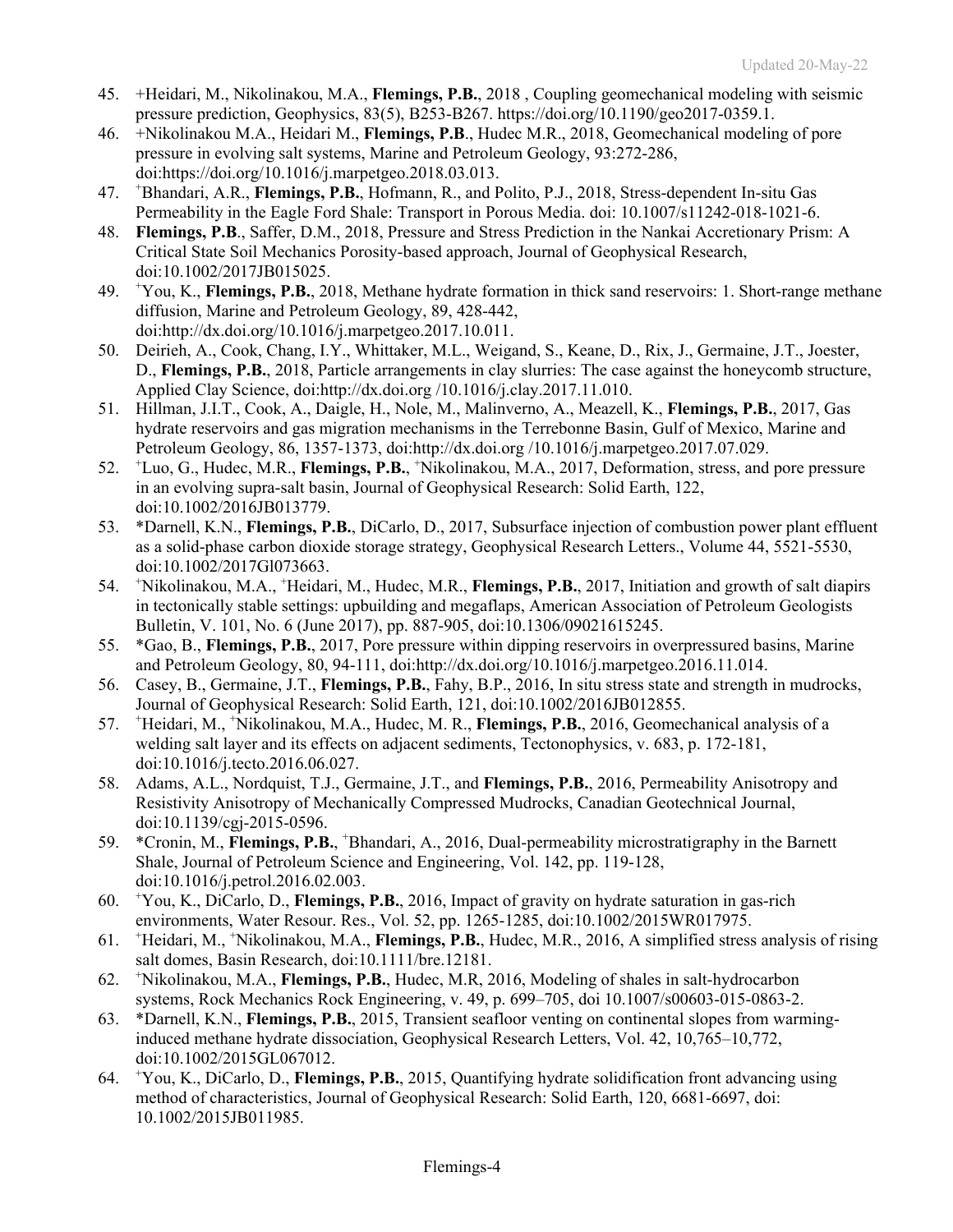- 65. <sup>+</sup> Bhandari, A., **Flemings, P.B.**, <sup>+</sup> Polito, P.J., \*Cronin, M.B., Bryant, S.L., 2015, Anisotropy and Stress Dependence of Permeability in the Barnett Shale, Transport in Porous Media, Vol. 108, Issue 2, pp 393-411, DOI 10.1007/s11242-015-0482-0.
- 66. Casey, B., Germaine, J.T., **Flemings, P.B.**, Fahy, B.P., 2015, Estimating Horizontal Stresses for Mudrocks under One-dimensional Compression, Marine and Petroleum Geology, 178-186, doi:10.1016/j.marpetgeo.2015.02.001.
- 67. **Flemings, P.B.**, Reece, J.S., Ditkof, J., Atkins, C.C., Sawyer, D., 2015, Data Report: Particle Size Analysis of Sediments in the Nankai Trough, IODP Expedition 319 Site C0009A. In Saffer, D., McNeill, L., Byrne, T., Araki, E., Toczko, S., Eguchi, N., Takahashi, K., and the Expedition 319 Scientists, Proc. IODP, 319: Tokyo (Integrated Ocean Drilling Program Management International, Inc.), doi:10.2204/iodp.proc.319.203.2015.
- 68. <sup>+</sup> You, K., Kneafsey, T.J., **Flemings, P.B.**, <sup>+</sup> Polito, P.J., Bryant, S.L., 2015, Salinity-Buffered Methane Hydrate Formation and Dissociation in Gas-Rich Systems, J. of Geophys. Res. Solid Earth, 120, 643-661, doi: 10.1002/2014JB011190.
- 69. Luo, G., **Flemings, P.B.**, Hudec, M.R., <sup>+</sup> Nikolinakou, M.A., 2015, The role of pore fluid overpressure in the substrates of advancing salt sheets, ice glaciers and critical-state wedges, Journal of Geophysical Research, DOI: 10.1002/2014JB011326.
- 70. \*Merrell, M.P., **Flemings, P.B.**, Bowers, G.L., 2014, Subsalt Pressure Prediction in the Miocene Mad Dog Field, Gulf of Mexico, AAPG Bulletin, v. 98, no. 2, p. 315-340, doi:10.1306/06251312156.
- 71. <sup>+</sup> Nikolinakou, M.A., **Flemings, P.B.**, Hudec, M.R., 2014, Modeling stress evolution around a rising salt diapir, Marine and Petroleum Geology, v. 51, p. 230-238, doi: http://dx.doi.org/10.1016/j.marpetgeo.2013.11.021.
- 72. <sup>+</sup> Nikolinakou, M.A., Hudec, M.R., **Flemings, P.B.**, 2014, Comparison of evolutionary and static modeling of stresses around a salt diapir, Marine and Petroleum Geology, v. 57, no. 0, p. 537-545., 10.1016/j.marpetgeo.2014.07.002.
- 73. \*Smith, A. J., **Flemings, P.B.**, Fulton, P. M., 2014, Hydrocarbon flux from natural deepwater Gulf of Mexico vents: Earth and Planetary Science Letters, v. 395, no. 0, p. 241-253, doi:10.1016/j.epsl.2014.03.055.
- 74. Smith, A. J., **Flemings, P.B.**, Liu, X., and Darnell, K., 2014, The evolution of methane vents that pierce the hydrate stability zone in the world's oceans: Journal of Geophysical Research: Solid Earth, DOI: 10.1002/2013JB010686.
- 75. \*You, Y., **Flemings, P.B.**, and Mohrig, D., 2014, Mechanics of dual-mode dilative failure in subaqueous sediment deposits: Earth and Planetary Science Letters, v. 397, no. 0, p. 10-18, doi: 10.1016/j.epsl.2014.04.024.
- 76. \*You, Y., **Flemings, P.B.**, Mohrig, D. and Germaine, J.T., 2014, How heterogeneity in the shear dilation of a deposit controls the mechanics of breaching slope failure, J. Geophys. Res. Earth Surf., 119, 2381–2395, doi:10.1002/2013JF002983.
- 77. Adams, A.L., Germaine, J.T., **Flemings, P.B.**, and Day-Stirrat, R.J., 2013, Stress induced permeability anisotropy of resedimented Boston Blue Clay, Water Resources Research, p. 11, doi: 10.1002/wrcr.20470.
- 78. Casey, B., Germaine, J.T., **Flemings, P.B.**, \*<sup>+</sup> Reece, J.S., \*Gao, B., \*Betts, W., 2013, Liquid limit as a predictor of mudrock permeability, Marine and Petroleum Geology, v. 44, p. 256-263, doi: http://dx.doi.org/10.1016/j.marpetgeo.2013.04.008.
- 79. Day-Stirrat, R.J., **Flemings, P.B.**, \*You, Y., and van der Pluijm, B.A., 2013, Modification of mudstone fabric and pore structure as a result of slope failure: Ursa Basin, Gulf of Mexico, Marine Geology, doi: http://dx.doi.org/10.1016/j.margeo.2013.05.003.
- 80. **Flemings, P.B.**, Polito, P.J., Pettigrew, T.L., Iturrino, G.J., Meissner, E., Aduddell, R., Brooks, D., Hetmaniak, C., Huey, D., Germaine, J.T., and IODP Expedition 342 Scientists, 2013, The Motion Decoupled Delivery System: A new deployment system for downhole tools is tested at Site U1402, New Jersey Margin, Scientific Drilling, v. 15, doi:10.2204/iodp.sd.15.07.2013.
- 81. Saffer, D.M., **Flemings, P.B.**, Boutt, D., Doan, M.L., Ito, T., McNeill, L., Byrne, T., Conin, M., Lin, W., Kano, Y., Araki, E., Eguchi, N., and Toczko, S., 2013, In Situ Stress and Pore Pressure in the Kumano Forearc Basin, offshore SW Honshu from Down-hole Measurements During Riser Drilling: Geochemistry, Geophysics, Geosystems, v. 14, p. 1454-1470, published May 2013.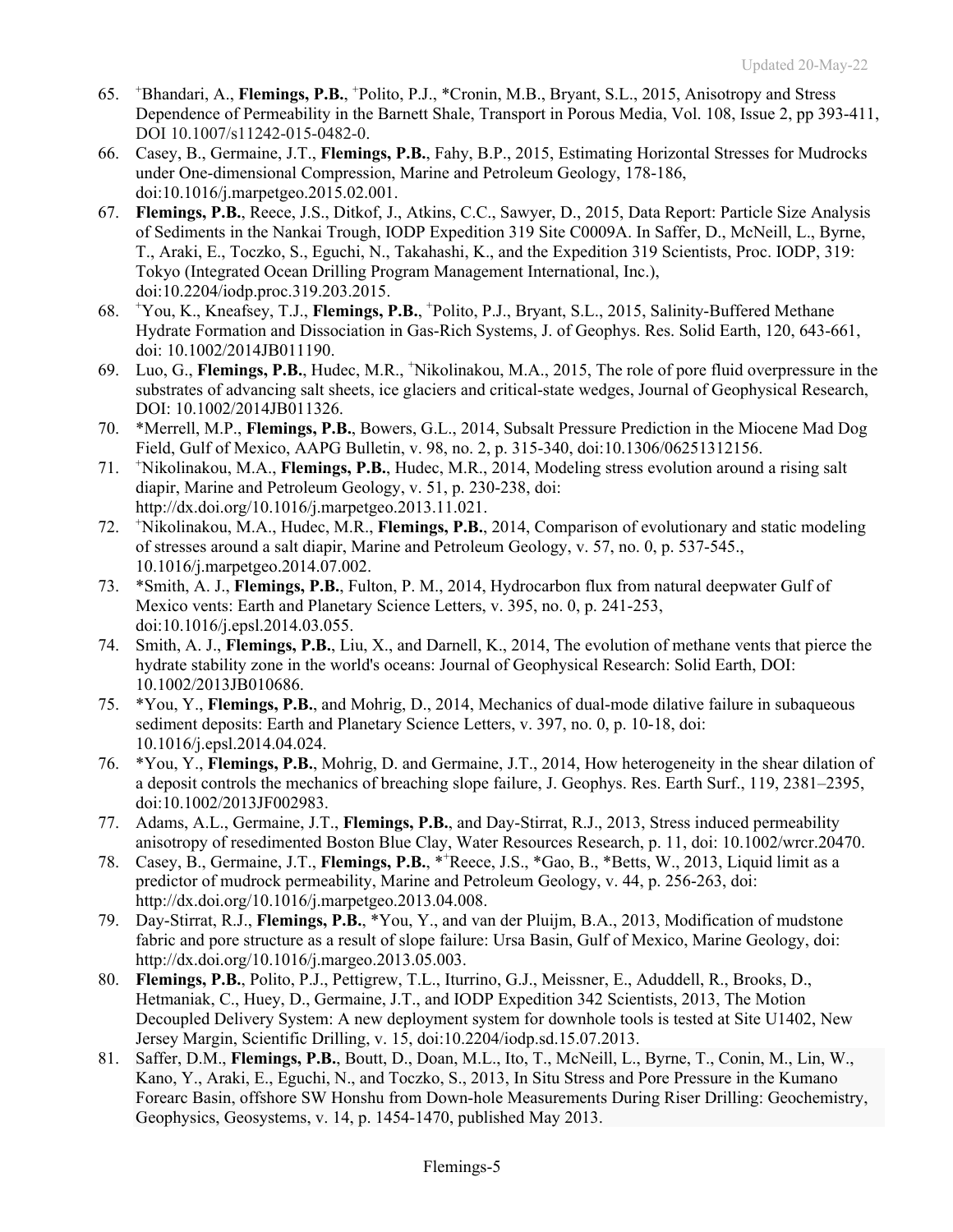- 82. \* Sawyer, D.E, Flemings, P.B., and <sup>+</sup>Nikolinakou, M., 2013, Continuous deep-seated slope failure recycles sediments and limits levee height in submarine channels, Geology, doi: 10.1130/g34870.1.
- 83. Boutt, D.F., Saffer, D., Doan, M., Lin, W., Ito, T., Kano, Y., **Flemings, P.B.**, McNeill, L.C., Byrne, T., Hayman, N.W., Moe, K.T., 2012, Scale dependence of in-situ permeability measurements in the Nankai accretionary prism: The role of fractures, Geophysical Research Letters, v. 39, p. L07302, doi: 10.1029/2012gl051216.
- 84. Day-Stirrat, R.J., **Flemings, P.B.**, \*You, Y., Aplin, A.C., and van der Pluijm, B.A., 2012, The fabric of cosolidation in Gulf of Mexico mudstones, Marine Geology, v. 295–298, p. 77-85, doi: 10.1016/j.margeo.2011.12.003.
- 85. Foroozan, R., Elsworth, D., **Flemings, P.B.**, Bilotti, F., and Muhuri, S., 2012, The role of permeability evolution in fault zones on the structural and hydro-mechanical characteristics of shortening basins, Marine and Petroleum Geology, v. 29, p. 143-151, doi: 10.1016/j.marpetgeo.2011.08.007.
- 86. Hickman, S.H., Hsieh, P.A., Mooney, W.D., Enomoto, C.B., Nelson, P.H., Mayer, L.A., Weber, T.C., Moran, K, **Flemings, P.B.**, McNutt, M.K., 2012, Scientific basis for safely shutting in the Macondo Well after the April 20, 2010 Deepwater Horizon blowout, Proceedings of the National Academy of Sciences of the United States of America, v. 3, p. 3.
- 87. <sup>+</sup> Luo, G., + Nikolinakou, M.A., **Flemings, P.B.**, and Hudec, M.R., 2012a, Geomechanical modeling of stresses adjacent to salt bodies: Part 1 - Uncoupled models, American Association of Petroleum Geologists Bulletin, v. 96, p. 43-64.
- 88. <sup>+</sup> Luo, G., + Nikolinakou, M.A., **Flemings, P.B.**, and Hudec, M.R., 2012b, Near-salt stress and wellbore stability: A finite-element study and its application, American Rock Mechanics Association, v. 12-309, p. 9.
- 89. <sup>+</sup> Nikolinakou, M.A., <sup>+</sup> Luo, G., Hudec, M.R., and **Flemings, P.B.**, 2012, Geomechanical modeling of stresses adjacent to salt bodies: Part 2 Poroelastoplasticity and coupled overpressures, American Association of Petroleum Geologists Bulletin, v. 96, p. 65-85.
- 90. \*\*Reece, J.S., Flemings, P.B., \*Dugan, B., \*Long, H., and Germaine, J.T., 2012, Permeability-porosity relationships of shallow mudstones in the Ursa Basin, Northern Deepwater Gulf of Mexico, Journal of Geophysical Research, doi: 10.1029/2012JB009438, 2012.
- 91. \*Sawyer, D.E., **Flemings, P.B.**, Buttles, J., and Mohrig, D., 2012, Mudflow transport behavior and deposit morphology: Role of shear stress to yield strength ratio in subaqueous experiments, Marine Geology, v. 307–310, p. 28-39, doi: 10.1016/j.margeo.2012.01.009.
- 92. Thu, M.K., Ito, T., Lin, W., Doan, M.L., Boutt, D., Kawamura, Y., Khong, C.K., McNeill, L., Byrne, T., Saffer, D., Araki, E., Eguchi, N., Sawada, I., **Flemings, P.B.**, Kano, Y., Moore, C., Kinoshita, M., Tobin, H., 2012, Operational Review of the First Wireline In Situ Stress Test in Scientific Ocean Drilling, Scientific Drilling, v. 13, p. 35-39, doi: 10.2204/iodp.sd.13.06.2011.
- 93. \*You, Y., **Flemings, P.B.**, and Mohrig, D., 2012, Dynamics of dilative slope failure, Geology, v. 40, p. 663- 666, doi: 10.1130/g32855.1
- 94. Day-Stirrat, R.J., Schleicher, A., \*Schneider, J., **Flemings, P.B.**, Germaine, J.T., and van der Pluijm, B., 2011, Preferred orientation of phyllosilicates: Effects of composition and stress on resedimented mudstone microfabrics, Journal of Structural Geology, v. 33, p. 1347-1358, doi: doi: 10.1016/j.jsg.2011.06.007.
- 95. \*Liu, X.L., and **Flemings, P.B.**, 2011, Capillary effects on hydrate stability in marine sediments, Journal of Geophysical Research-Solid Earth, v. 116, doi: 10.1029/2010jb008143.
- 96. \*Long, H., **Flemings, P.B.**, Germaine, J., and Saffer, D., 2011, Consolidation and overpressure near the seafloor in the Ursa Basin, Deepwater Gulf of Mexico, Earth and Planetary Science Letters, v. 305, p. 11-20, doi: 10.1016/j.epsl.2011.02.007.
- 97. Moore, J., Urgeles, R., Conin, M., **Flemings, P.B.**, and Iturrino, G., 2011, Threshold of borehole failure: Breaking in before breaking out, Mississippi fan, Gulf of Mexico, Geosphere, v. 7, p. 684-693, doi: 10.1130/ges00613.1.
- 98. \*Schneider, J., **Flemings, P.B.**, Day-Stirrat, R.J., and Germaine, J.T., 2011, Insights into pore-scale controls on mudstone permeability through resedimentation experiments, Geology, v. 39, p. 1011-1014, doi: 10.1130/G32475.1.
- 99. <sup>+</sup> Song, I., Saffer, D.M., and **Flemings, P.B.**, 2011, Mechanical characterization of slope sediments: Constraints on in situ stress and pore pressure near the tip of the megasplay fault in the Nankai accretionary complex, Geochemistry Geophysics Geosystems, v. 12, doi: 10.1029/2011gc003556.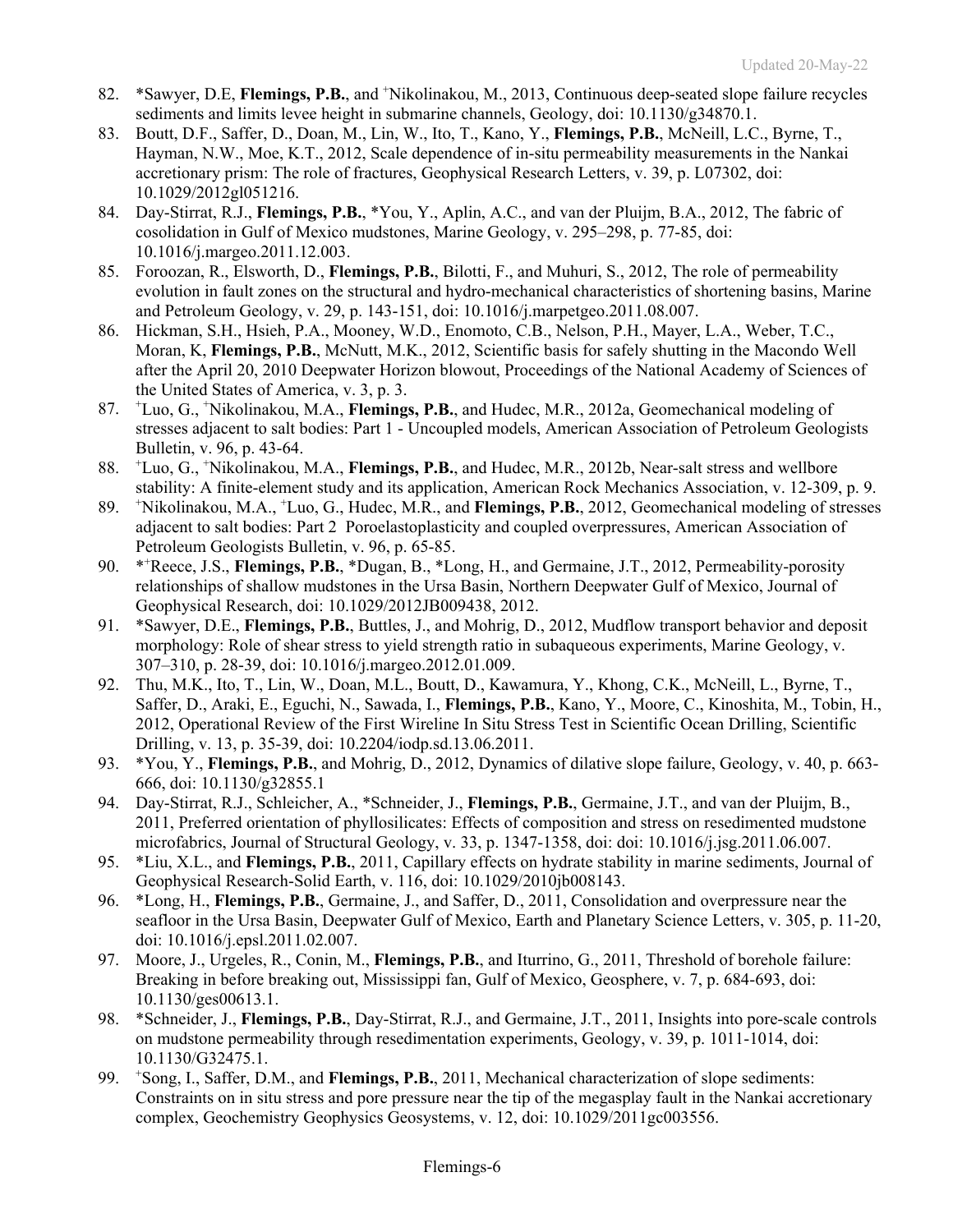- 100. Huuse, M., Jackson, C., Rensbergen, P., Davies, R.J., **Flemings, P.B.**, Dixon, R.J., 2010, Subsurface sediment remobilization and fluid flow in sedimentary basins: an overview, Basin Research, v. 22, p. 342- 360, doi: 10.1111/j.1365-2117.2010.00488.x.
- 101. Huuse, M., Jackson, C., Rensbergen, P., Davies, R.J., **Flemings, P.B.**, Dixon, R.J., 2010, Subsurface sediment remobilization and fluid flow in sedimentary basins: preface, Basin Research, August 2010, V. 22, p. 341, doi:10.1111/j.1365-2117.2010.00487.x.
- 102. Lin, W., Doan, M., Moore, J.C., McNeill, L., Byrne, T.B., Ito, T., Saffer, D., Conin, M., Kinoshita, M., Sanada, Y., Moe, K.T., Araki, E., Tobin, H., Boutt, D., Kano, Y., Hayman, N.W., **Flemings, P.B.**, Huftile, G.J., Cukur, D., Buret, C., Schleicher, A.M., Efimenko, N., Kawabata, K., Buchs, D.M., Jiang, S., Kameo, K., Horiguchi, K., Wiersberg, T., Kopf, A., Kitada, K. Eguchi, N., Toczko, S., Takahashi, K., Kido, Y., 2010, Present-day principal horizontal stress orientations in the Kumano forearc basin of the southwest Japan subduction zone determined from IODP NanTroSEIZE drilling Site C0009, Geophysical Research Letters, v. 37, p. L13303, doi: 10.1029/2010gl043158.
- 103. \*Reilly, M.J., and **Flemings, P.B.**, 2010, Deep pore pressures and seafloor venting in the Auger Basin, Gulf of Mexico, Basin Research, v. 22, p. 380-397, doi: 10.1111/j.1365-2117.2010.00481.x
- 104. \*Liu, X., and **Flemings, P.B.**, 2009, Dynamic response of oceanic hydrates to sea level drop, Geophys. Res. Lett., v. 36, p. L17308, doi: 10.1029/2009gl039821.
- 105. \*Sawyer, D.E., **Flemings, P.B.**, \*Dugan, B., and Germaine, J.T., 2009 Retrogressive failures recorded in mass transport deposits in the Ursa Basin, Northern Gulf of Mexico, Journal of Geophysical Research, v. 114, doi: 10.1029/2008JB006159.
- 106. \*Schneider, J., **Flemings, P.B.**, \*Dugan, B., \*Long, H., and Germaine, J.T., 2009, Overpressure and consolidation near the seafloor of Brazos-Trinity Basin IV, northwest deepwater Gulf of Mexico, Journal of Geophysical Research-Solid Earth, v. 114, doi: 10.1029/2008jb005922.
- 107. **Flemings, P.B.**, et al., 2008a, Erratum to "Pore pressure penetrometers document high overpressure near the seafloor where multiple submarine landslides have occurred on the continental slope, offshore Louisiana, Gulf of Mexico" (vol 269, pg 309, 2008), Earth and Planetary Science Letters, v. 274, p. 269-283, doi: 10.1016/j.epsl.2008.06.027.
- 108. **Flemings, P.B.**, et al., 2008b, Pore pressure penetrometers document high overpressure near the seafloor where multiple submarine landslides have occurred on the continental slope, offshore Louisiana, Gulf of Mexico, Earth and Planetary Science Letters, v. 269, p. 309-325, doi: 10.1016/j.epsl.2007.12.005.
- 109. \*Sawyer, A.H., **Flemings, P.B.**, Elsworth, D., and Kinoshita, M., 2008, Response of submarine hydrologic monitoring instruments to formation pressure changes: Theory and application to Nankai advanced CORKs, J. Geophys. Res., v. 113, p. B01102, doi: 10.1029/2007jb005132.
- 110. \*Liu, X.L., and **Flemings, P.B.**, 2007, Dynamic multiphase flow model of hydrate formation in marine sediments, Journal of Geophysical Research-Solid Earth, v. 112, doi: 10.1029/2005jb004227.
- 111. \*Long, H., **Flemings, P.B.**, and Germaine, J.T., 2007, Interpreting in situ pressure and hydraulic properties with borehole penetrometers in ocean drilling: DVTPP and Piezoprobe deployments at southern Hydrate Ridge, offshore Oregon, J. Geophys. Res., v. 112, p. B04101, doi: 10.1029/2005jb004165.
- 112. \*Sawyer, D.E., **Flemings, P.B.**, Shipp, C., and Winker, C., 2007, Seismic Geomorphology, Lithology, and Evolution of the Late Pleistocene Mars-Ursa Turbidite Region, Mississippi Canyon Area, Northern Gulf of Mexico, American Association of Petroleum Geologists Bulletin, v. 91, p. 215-234.
- 113. Behrmann, J.H., **Flemings, P.B.**, John, C.M., and Scientists, E., 2006, Rapid Sedimentation, Overpressure and Focused Fluid Flow, Gulf of Mexico continental margin, Scientific Drilling, Scientific Drilling, v. 3, p. 12-17, doi: 10.2204/iodp.sd.3.03.2006.
- 114. \*Liu, X., and **Flemings, P.B.**, 2006, Passing gas through the hydrate stability zone at southern Hydrate Ridge, offshore Oregon, Earth and Planetary Science Letters, v. 241, p. 211-226, doi: 10.1016/j.epsl.2005.10.026.
- 115. Prather, B.E., Pirmez, C., O'Byrne, C. J., Winker, C., Mallarino, G., Droxler, A.W., **Flemings, P.B.**, Behrmann, J., John, C., Shipboard Scientific Party, 2006, Stratigraphic Evolution of Linked Basins within the Brazos-Trinity Slope System: Western Gulf of Mexico, Gulf Coast Association of Geological Societies Transactions, v. 56, p. 699-699.
- 116. \*Enunwa, C.I., Razzano, J.L., III, Ramgulam, A., **Flemings, P.B.**, Ertekin, T., Karpyn, Z.T., 2005, Tahoe Field Case Study—Understanding Reservoir Compartmentalization in a Channel-Levee System: Gulf Coast Association of Geological Societies Transactions, v. 55, p. 152-162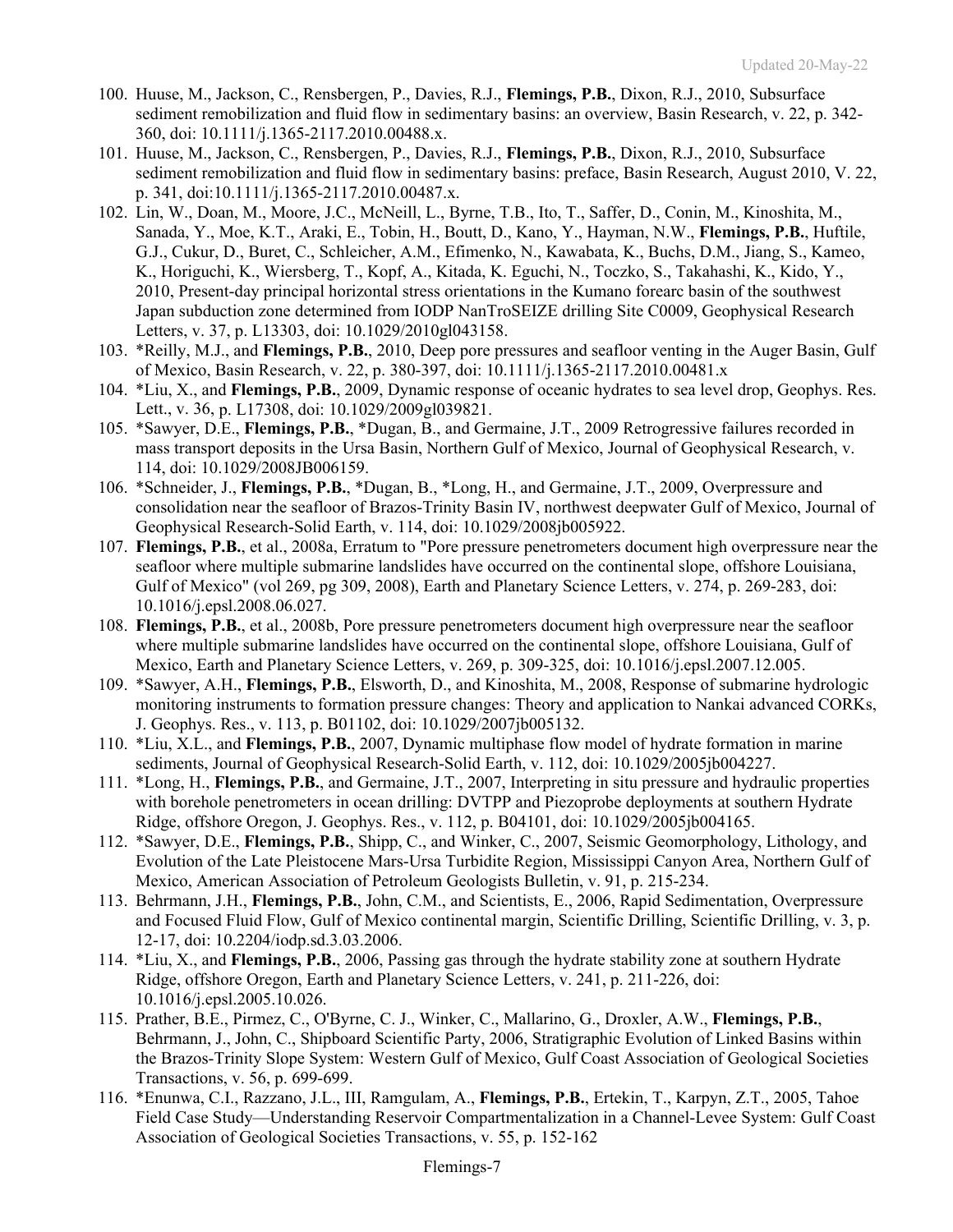- 117. \*Seldon, B., and **Flemings, P.B.**, 2005, Reservoir pressure and seafloor venting: Predicting trap integrity in a Gulf of Mexico deepwater turbidite minibasin, AAPG Bulletin, v. 89, p. 193-209, doi: 10.1306/09170403122.
- 118. **Flemings, P.B.**, and \*Lupa, J., 2004, Pressure Prediction in the Bullwinkle Basin through Petrophysics and Flow Modeling (Green Canyon 65, Gulf of Mexico), Marine and Petroleum Geology, v. 21, p. 1311-1322.
- 119. Janik, A., Goldberg, D, Moos, D, Sheridan, J, **Flemings, P.B.**, Germaine, J, Tan, B, 2004, Constraints on the strength of the gas hydrate-rich sediments from borehole breakouts–implications for slope stability near Hydrate Ridge on the US continental margin offshore Oregon, AAPG Bulletin, v. 88.
- 120. Trehu, A.M., **Flemings, P.B.**, Bangs, N.L., Chevallier, J., Gràcia, E., Johnson, J.E., Liu, C.S., \*Liu, X., Riedel, M., Torres, M.E., 2004, Feeding methane vents and gas hydrate deposits at south Hydrate Ridge, Geophysical Research Letters, v. 31, doi: 10.1029/2004gl021286.
- 121. \*Dugan, B., **Flemings, P.B.**, Olgaard, D.L., and Gooch, M.J., 2003, Consolidation, effective stress, and fluid pressure of sediments from ODP Site 1073, US mid-Atlantic continental slope, Earth and Planetary Science Letters, v. 215, p. 13-26.
- 122. **Flemings, P.B.**, \*Liu, X.L., and Winters, W.J., 2003, Critical pressure and multiphase flow in Blake Ridge gas hydrates, Geology, v. 31, p. 1057-1060.
- 123. Mikada, H., et al., 2003, Hydrogeological and geothermal studies around Nankai trough ( Nankai trough cruise report), , JAMSTEC J. Deep Sea Res, v. 22, p. 125 - 171.
- 124. \*Swanston, A.M., **Flemings, P.B.**, \*°Comisky, J.T., and \*Best, K.D., 2003, Time-lapse imaging at Bullwinkle Field, Green Canyon 65, offshore Gulf of Mexico, Geophysics, v. 68, p. 1470-1484, doi: 10.1190/1.1620620.
- 125. \*Yuvancic-Strickland, B., et al., 2003, Integration Of Geologic Model And Reservoir Simulation, Popeye Field, Green Canyon 116, Transactions of the Gulf Coast Association of Geological Societies (GCAGS), v. 53, p. 918-932.
- 126. \*Dugan, B., and **Flemings, P.B.**, 2002, Fluid flow and stability of the US continental slope offshore New Jersey from the Pleistocene to the present, Geofluids, v. 2, p. 137-146.
- 127. **Flemings, P.B.**, \*Stump, B.B., ³Finkbeiner, T., and Zoback, M., 2002, Flow focusing in overpressured sandstones: Theory, observations, and applications, American Journal of Science, v. 302, p. 827-855, doi: 10.2475/ajs.302.10.827.
- 128. \*Liu, X., and **Flemings, P.B.**, 2002, Stress-limited gas column height in the gas hydrate system of Blake Ridge, Proceeding of the Fourth International Conference on Gas Hydrate, v. 2, p. 807-812.
- 129. \*Lupa, J., **Flemings, P.B.**, and Tennant, S., 2002, Pressure and trap integrity in the deepwater Gulf of Mexico, The Leading Edge, v. 21, p. 184-187.
- 130. \*Cookman, J.L., and **Flemings, P.B.**, 2001, STORMSED1.0: hydrodynamics and sediment transport in a 2- D, steady-state, wind- and wave-driven coastal circulation model, Computers & Geosciences, v. 27, p. 647- 674.
- 131. ³Finkbeiner, T., Zoback, M., \*Stump, B.B., and **Flemings, P.B.**, 2001, Stress, Pore Pressure, and Dynamically Constrained Hydrocarbon Columns in the South Eugene Island 330 Field, Gulf of Mexico, American Association of Petroleum Geologists Bulletin, v. 85, p. 1007-1031.
- 132. \*Burkhart, T., \*Hoover, A.R., and **Flemings, P.B.**, 2000, Time-lapse (4-D) seismic monitoring of primary production of turbidite reservoirs at South Timbalier Block 295, offshore Louisiana, Gulf of Mexico, Geophysics, v. 65, p. 351-367.
- 133. \*Dugan, B., and **Flemings, P.B.**, 2000a, The New Jersey margin: Compaction and fluid flow, Journal of Geochemical Exploration, v. 69, p. 477-481.
- 134. \*Dugan, B., and **Flemings, P.B.**, 2000b, Overpressure and fluid flow in the New Jersey Continental Slope: implications for slope failure and cold seeps, Science, v. 289, p. 288-291.
- 135. \*Metzger, J.M., et al., 2000, Late Miocene to Pleistocene sequences at the New Jersey outer continental shelf (ODP Leg 174A, Sites 1071 and 1072), Sedimentary Geology, v. 134, p. 149-180.
- 136. \*Stump, B.B., and **Flemings, P.B.**, 2000, Overpressure and fluid flow in dipping structures of the offshore Gulf of Mexico (EI 330 field), Journal of Geochemical Exploration, v. 69, p. 23-28.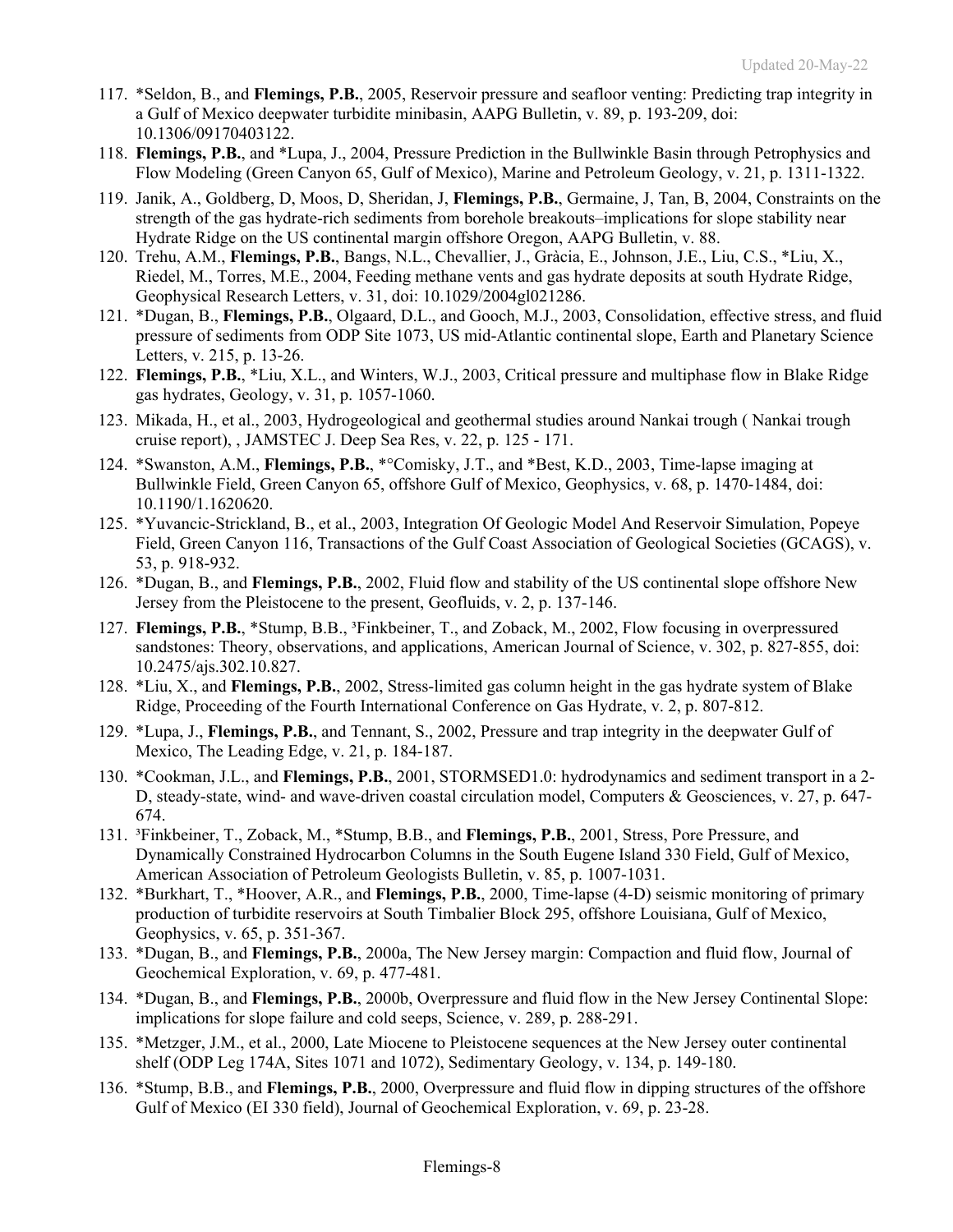- 137. \*Gordon, D.S., and **Flemings, P.B.**, 1999, Two-dimensional Modeling of Groundwater Flow in an Evolving Deltaic Environment, NES/SEPM Special Publication, v. 62, p. 301-312.
- 138. \*Hoover, A.R., \*Burkhart, T., and **Flemings, P.B.**, 1999, Reservoir and production analysis of the K40 sand, South Timbalier 295, offshore Louisiana, with comparison to time-lapse (4-D) seismic results, AAPG Bulletin, v. 83, p. 1624-1641.
- 139. Austin, JA, Christie-Blick, N, Malone, MJ, Berne, S, Borre, Mk, Claypool, G, Damuth, J, Delius, H, Dickens, G, **Flemings, P.B.**, 1998, Continuing the New Jersey Mid-Atlantic sea-level transect: Covering leg 174A of the cruises of the drilling vessel joides resolution, Halifax, Nova Scotia, to New York, New York, sites 1071-1073, 15 June-19 July 1997, Proceedings of the Ocean Drilling Program. Initial reports, v. 174, p. 1-324.
- 140. \*Gordon, D.S., and **Flemings, P.B.**, 1998, Generation of overpressure and compaction-driven fluid flow in a Plio-Pleistocene growth-faulted basin, Eugene Island 330, offshore Louisiana, Basin Research, v. 10, p. 177- 196, doi: 10.1046/j.1365-2117.1998.00052.
- 141. Poulsen, C.J., **Flemings, P.B.**, Robinson, R.A.J., and \*Metzger, J.N., 1998, Three-dimensional stratigraphic evolution of the miocene Baltimore Canyon region: Implications for eustatic interpretations and the systems tract model, Geological Society of America Bulletin, v. 110, p. 1105-1122.
- 142. Rowan, M.G., <sup>+</sup>Hart, B.S., Nelson, S., Flemings, P.B., and Trudgill, B.D., 1998, Three-dimensional geometry and evolution of a salt-related growth-fault array: Eugene Island 330 field, offshore Louisiana, Gulf of Mexico, Marine and Petroleum Geology, v. 15, p. 309-328.
- 143. Deshpande, A., **Flemings, P.B.**, and Huang, J., 1997, Quantifying lateral heterogeneities in fluvio-deltaic sediments using three-dimensional reflection seismic data: Offshore Gulf of Mexico, Journal of Geophysical Research-Solid Earth, v. 102, p. 15,385-15,401.
- 144. <sup>+</sup>Hart, B.S., Sibley, D.M., and **Flemings, P.B.**, 1997, Seismic stratigraphy, facies architecture, and reservoir character of a Pleistocene shelf-margin delta complex, Eugene Island Block 330 field, offshore Louisiana, AAPG Bulletin, v. 81, p. 380-397.
- 145. **Flemings, P.B.**, and Grotzinger, J.P., 1996, STRATA: Freeware for Solving Classic Stratigraphic Problems, GSA Today, v. 6, p. 1-7.
- 146. <sup>+</sup> Hart, B.S., Sibley, D.M., and **Flemings, P.B.**, 1996, Reservoir compartmentalization by depositional features in a Pleistocene shelf margin (lowstand) delta complex, Eugene Island 330 Field, Louisiana Offshore, *in* Weimer, P., Davis, T., and Louisiana, F., eds., AAPG Studies in Geology/SEG Geophysical Development Series Volume 42/5, p. 21-26.
- 147. Jordan, T.E., et al., 1996, Development of the Miocene Manantiales foreland basin, Principal Cordillera, San Juan, Argentina, Revista Geologica De Chile, v. 23, p. 43-79.
- 148. Rowan, M.G., Villamil, T., **Flemings, P.B.**, and Weimer, P., 1996, Use of cross-section restoration to determine paleobathymetry and sea-floor paleotopography in the Gulf of Mexico basin, Geology, v. 24, p. 299-302.
- 149. ³Alexander, L.L., and **Flemings, P.B.**, 1995, Geologic Evolution of a Pliocene-Pleistocene Salt-Withdrawal Minibasin - Eugene-Island Block-330, Offshore Louisiana, AAPG Bulletin, v. 79, p. 1737-1756.
- 150. <sup>+</sup> Hart, B.S., **Flemings, P.B.**, and \*Deshpande, A., 1995, Porosity and Pressure Role of Compaction Disequilibrium in the Development of Geopressures in a Gulf-Coast Pleistocene Basin, Geology, v. 23, p. 45-48.
- 151. Anderson, R.N., et al., 1994, In Situ Properties of a Major Gulf of Mexico Growth Fault: Implications for Behavior as a Hydrocarbon Migration Pathway, Oil & Gas Journal, v. 92, p. 97-104.
- 152. Rothman, D.H., Grotzinger, J.P., and **Flemings, P.B.**, 1994, Scaling in Turbidite Deposition Reply, Journal of Sedimentary Research Section a-Sedimentary Petrology and Processes, v. 64, p. 934-934.
- 153. Rowan, M.G., Weimer, P., and **Flemings, P.B.**, 1994, Three-dimensional geometry and evolution of a composite, multi-level salt system, western Eugene Island, offshore Louisiana, Transactions of the Gulf Coast Associations of Geological Societies, v. 44, p. 641-648.
- 154. Greenlee, S.M., Devlin, W.J., Miller, K.G., Mountain, G.S., and **Flemings, P.B.**, 1992, Integrated Sequence Stratigraphy of Neogene Deposits, New-Jersey Continental-Shelf and Slope - Comparison with the Exxon Model, Geological Society of America Bulletin, v. 104, p. 1403-1411.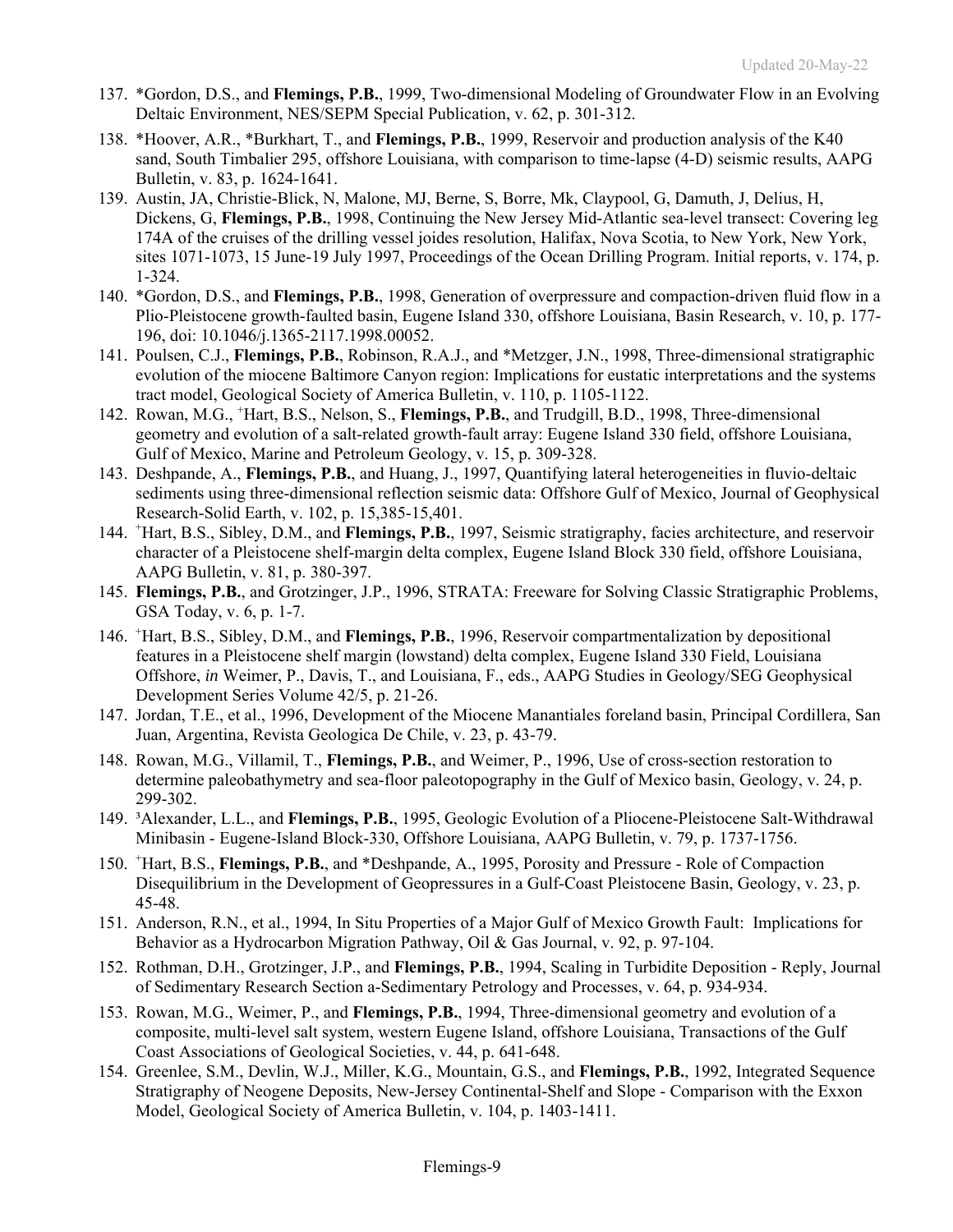- 155. **Flemings, P.B.**, and Nelson, S.N., 1991, Paleogeography of the Paleocene Wind River Basin, The Mountain Geologist, v. 28, p. 37-52.
- 156. Jordan, T.E., and **Flemings, P.B.**, 1991, Large-Scale Stratigraphic Architecture, Eustatic Variation, and Unsteady Tectonism - a Theoretical Evaluation, Journal of Geophysical Research-Solid Earth and Planets, v. 96, p. 6681-6699.
- 157. **Flemings, P.B.**, and Jordan, T.E., 1990, Stratigraphic Modeling of Foreland Basins Interpreting Thrust Deformation and Lithosphere Rheology, Geology, v. 18, p. 430-434.
- 158. Jordan, T.E., and **Flemings, P.B.**, 1990, Analisis Teorico de la Estratigrafia de Cuencas de Antepais Durante Deformaciones Episodicas, Tercera Reunion Argentina de Sedimentologia.
- 159. **Flemings, P.B.**, and Jordan, T.E., 1989, A Synthetic Stratigraphic Model of Foreland Basin Development, Journal of Geophysical Research-Solid Earth and Planets, v. 94, p. 3851-3866.

# **Book Chapters**

- 1. \*Bohn, C.W., **Flemings, P.B.,** and Slingerland, R.L., 2012, Accommodation Change During Bypass Across a Late-Stage Fan in the Shallow Auger Basin, *in* Prather, B.E., Deptuck, M.E., Mohrig, D., Hoorn, B.V., and Wynn, R.B., eds., Application of the Principles of Seismic Geomorphology to Continental-Slope and Baseof-Slope Systems: Case Studies from Seafloor and Near-Seafloor Analogues, Volume 99, SEPM (Society for Sedimentary Geology), p. 225-242, doi: 10.2110/pec.12.99.0225.
- 2. Urgeles, R., **Flemings, P.B.**, et al., 2010, History of Pore Pressure Build Up and Slope Instability in Mud-Dominated Sediments of Ursa Basin, Gulf of Mexico Continental Slope, *in* Mosher, D.C., Moscardelli, L., Shipp, R.C., Chaytor, J.D., Baxter, C.D.P., Lee, H.J., and Urgeles, R., eds., Submarine Mass Movements and Their Consequences, Volume 28: Advances in Natural and Technological Hazards Research: Dordrecht (The Netherlands), Spinger, p. 179-190, doi: 10.1007/978-90-481-3071-9\_15.
- 3. \*Dugan, B., and **Flemings, P.B.,** 2003, Measuring pore pressure in marine sediments with penetrometers: comparison of the piezoprobe and DVTP-P tools in ODP Leg 204, *in* Thompson, B.J., ed., Research Papers of the Link Foundation Fellows, Volume 3: Rochester, New York, The University of Rochester Press in Association with The Link Foundation p. 179-199. Research Papers of the Link Foundation Fellows
- 4. \*Stump, B.B., **Flemings, P.B.,** Feinbeiner, T., and Zoback, M.D., 1998, Pressure differences between overpressured sands and bounding shales of the Eugene Island 330 Field (Offshore Louisiana, USA) with implications for fluid flow induced by sediment loading, *in* Mitchell, A., and Grauls, D., eds., Overpressures in Petroleum Exploration, Memoire 22, Elf EP Editions, p. 83-92.
- 5. **Flemings, P.B.**, \*Hoover, A.R., \*Burkhart, T., and Nelson, S.E., 1996, A Case Study of Amplitudes in Drained Pay: The EI-330 LF Sand, *in* Thomas A. Mazza, C., and Richard C. Johnson, C., eds., Stratigraphic Analysis Utilizing Advanced Geophysical, Wireline and Borehole Technology for Petroleum Exploration and Production: 17th Annual, Volume 17, Society of Economic Paleontologists and Mineralogists, p. 99- 109, doi: 10.5724/gcs.96.17.0099.
- 6. Jordan, T.E., and **Flemings, P.B.,** 1990, From Geodynamic Models to Basin Fill -- A Stratigraphic Perspective, *in* Cross, T., ed., Quantitative Dynamic Stratigraphy: New Jersey, Prentice Hall, Inc., p. 149- 163.
- 7. Jordan, T.E., and **Flemings, P.B.,** 1988, Dating Thrust Fault Activity by Use of Foreland Basin Strata, *in* Kleinspehn, K., and Paola, C., eds., New Perspectives in Basin Analysis: New York, Springer-Verlag, p. 307-330.

### **Non-refereed Publications**

- 1. **Flemings, P.B.**, and the IODP Expedition 308 Scientific Party, 2005, Expedition information: Expedition 308 Gulf of Mexico hydrogeology, JOI News, v. Fall/Winter 2005, p. 8-9.
- 2. **Flemings, P.B.**, Huffman, A.R., Bruce, R., Benoit, J., and Mayne, P., 2000, Geofluids of Passive Margins: At the Interface of the Practical and the Fundamental, JOI/USSAC Newsletter v. 13, p. 10-11.
- 3. Bishop, B., Wolfe, J., and **Flemings, P.B.**, 1994, Landmark Workstation on Offshore Rig Guides Drilling Decisions, UserNet: The Technical Newsletter for Landmark Users, p. 1-5.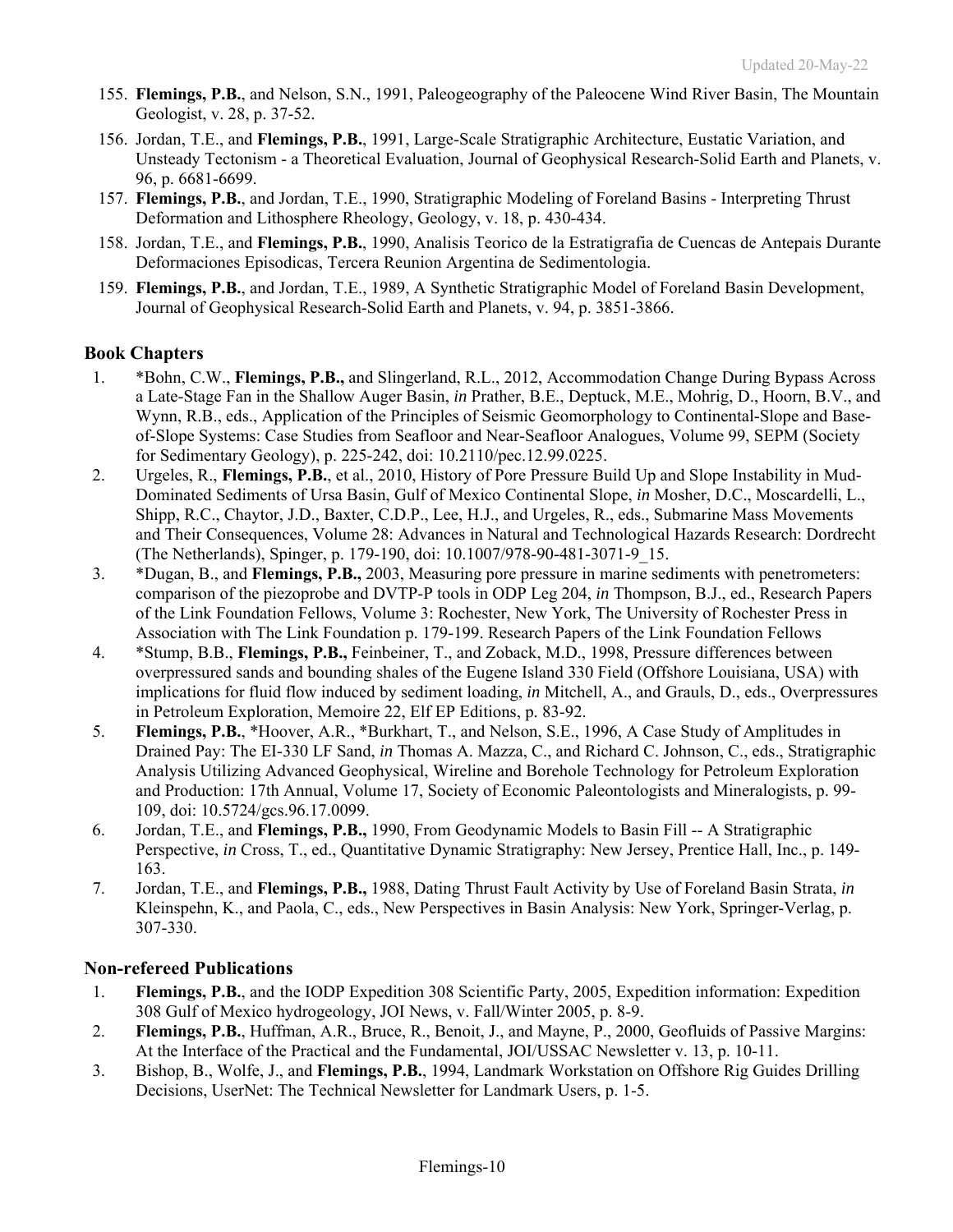- 4. Billeaud, L.B., Anderson, R.N., Flemings, P.B., and Austin, J., 1994, Searching for Evidence of Active Gas and Oil Migration within a Growth Fault Zone in the Gulf of Mexico, Petroleum Engineer International, p. 17-22.
- 5. Flemings, P.B., and Nelson, S.N., 1991, Paleogeographic evolution of the latest Cretaceous and Paleocene Wind River basin, The Mountain Geologist, v. 28, p. 37-52.

# **Conference Papers**

- 1. Smith, L., Savage, A., Flemings, P. B., Colwell, F. S., Mikucki, J., & You, K. , May 16, 2022, Too Much Pressure: Effect of Sediment Compaction on Microbial Viability, 2022 Astrobiology Science Conference. AGU. Atlanta, GA
- 2. Cardona, A, Fang, Y, O'Connell, J, Flemings, P.B., Dec. 13-17, 2021, Validation of hydro-geomechanical properties in high pressure triaxial device for hydrate-bearing core analysis, AGU 2021 Fall Meeting, New Orleans, LA and virtual, 13-17 December 2021
- 3. Ramiro-Ramirez, S., Flemings, P. B., Bhandari, A.R., 2021, Sept. 21-23. Steady-State Liquid Permeability Measurements in Samples from the Bakken Formation, Williston Basin, USA., 2021 SPE Annual Technical Conference and Exhibition, Dubai, UAE, Sept. 21-23
- 4. Heidari, M., Nikolinakou, M. A., Flemings, P. B., & Hudec, M. R., 2021, June 18. Prediction of Pore Pressure and the Full Stress Tensor From Seismic Velocity Around a 3D Salt Dome in the Gulf of Mexico. 55th U.S. Rock Mechanics/Geomechanics Symposium, Virtual, 18-25 June 2021.
- 5. Nikolinakou, M. A., Heidari, M., Flemings, P. B., & Hudec, M. R., 2019, August 28. Geomechanical Modeling of Sediment Stress-Level Dependency With Application to a Salt System. 53<sup>rd</sup> U.S. Rock Mechanics Association/Geomechanics Symposium, New York City, NY, 23-26 June 2019.
- 6. Heidari, M., Nikolinakou, M. A., Flemings, P. B., & Hudec, M. R., 2019, August 28. Impacts of Stress-Level Dependency of Mudrock Mechanical Behavior on the Pore Pressure and Structural Style of Critical Tapers. 53rd U.S. Rock Mechanics Association/Geomechanics Symposium, New York City, NY, 23-26 June 2019.
- 7. Nikolinakou, M.A., Heidari, M., Hudec, M.R., Flemings, P.B., 2018, August 21. Geomechanical Modeling of Stress and Deformation Associated With Salt-Sheet Advance. American Rock Mechanics Association.
- 8. Heidari, M., Nikolinakou, M.A., Flemings, P., Hudec, M., 2018. Enhancing Modified Cam-Clay model for large stress range. ARMA 18–0790, 52nd U.S. Rock Mechanics/Geomechanics Symposium, Seattle, WA, 17-20 June 2018.
- 9. Flemings, P.B., Boswell, R., Collett, T. Cook, A., Divins, D, Frye, M., Guerin, G., Goldberg, D., Malinverno, A., Meazell, K., Morisson, J., Pettigrew, T., Philips, S., Santra, M., Sawyer, D.E., Shedd, W., Thomas, C. You, K., 2017, GOM2: Prospecting, Drilling and Sampling Coarse-Grained Hydrate Reservoirs in the Deepwater Gulf of Mexico, 9th International Conference on Gas Hydrates. Denver.
- 10. Nikolinakou, M.A., Heidari, M., Flemings, P.B., 2017, Pore-Pressure Prediction Beneath Salt Sheets, Presented at *51st US Rock Mechanics / Geomechanics Symposium*: San Francisco, CA, 25-27 June.
- 11. You, K., Flemings, P.B., 2016, Methane Hydrate Formation in Thick Sand Reservoirs: Long-range Gas Transport or Short-range Methane Diffusion?, *AGU Annual Meeting*, San Francisco, Calif., 12-16 Dec.
- 12. You, K., Flemings, P.B., DiCarlo, D., 2016, Quantifying Hydrate Formation in Gas-rich Environments Using the Method of Characteristics, *Gordon Research Conference*, Galveston, TX, Feb 28 – Mar 4.
- 13. Phillips, S.C., You, K., Borgfeldt, T., Meyer, D.W., Dong, T., Flemings, P.B., 2016, Dissociation of Laboratory-Synthesized Methane Hydrate in Coarse-Grained Sediments by Slow Depressurization, *AGU Annual Meeting*, San Francisco, Calif., 12-16 Dec.
- 14. Nikolinakou, M.A., Heidari, M., Hudec, M.R., Flemings, P.B., 2016, Stress, deformation and failure associated with salt-sheet emplacement, *AGU Annual Meeting*, San Francisco, Calif., 12-16 Dec.
- 15. Nikolinakou, M.A., Heidari, M., Flemings, P.B., Hudec, M.R., 2016, Coupling flow and deformation in evolving salt basins, *AGU Annual Meeting*, San Francisco, Calif., 12-16 Dec.
- 16. Nikolinakou, M.A., Heidari, M., Flemings, P.B., 2016, Pore-pressure prediction based on seismic velocities coupled with geomechanical modeling, *50th US Rock Mechanics/Geomechanics Symposium*, Houston, Texas, USA, 26-29 June.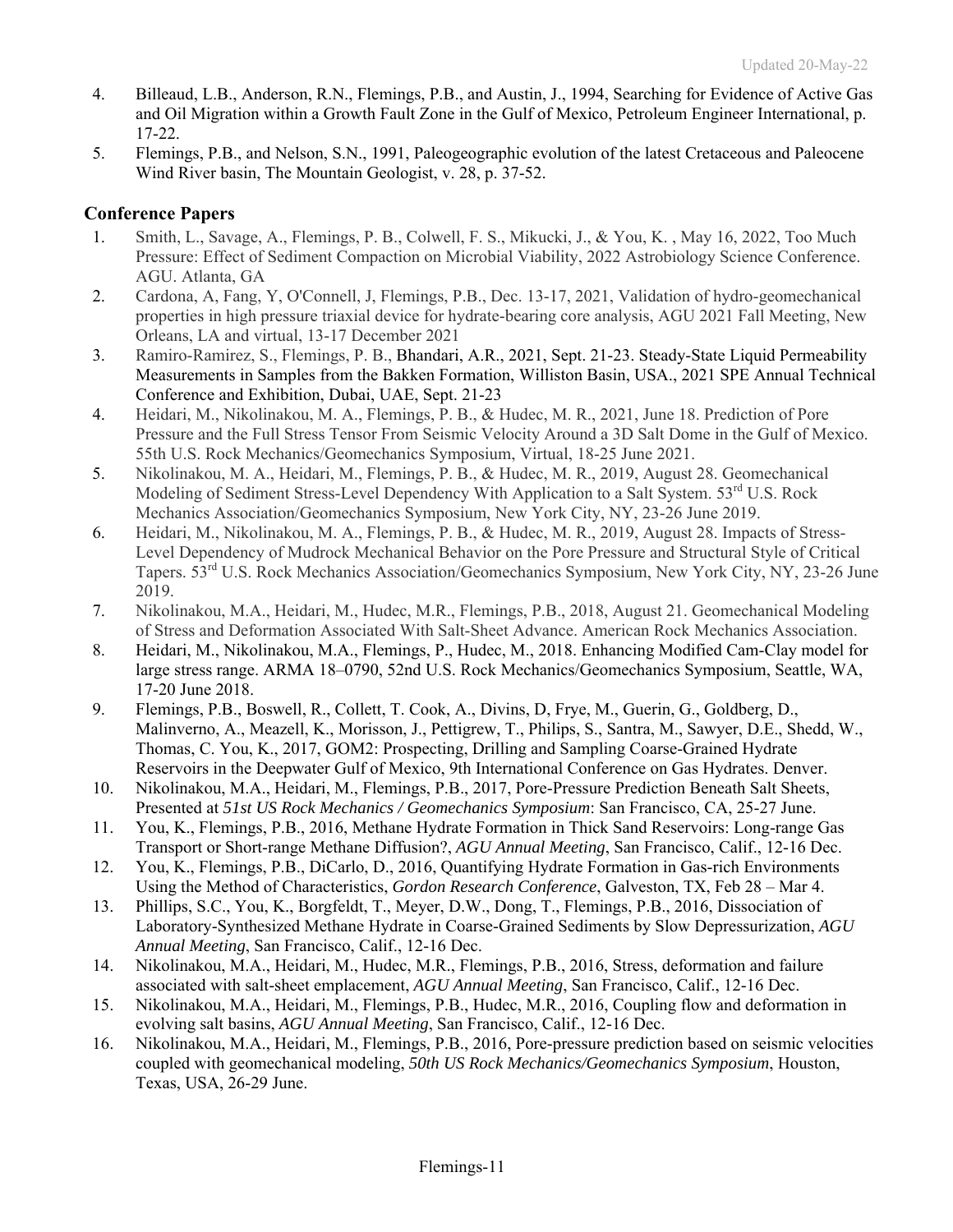- 17. Meyer, D.W., You, K., Phillips, S., Flemings, P.B., DiCarlo, D., and Kneafsey, T., 2016, Methane hydrate formation in a saturated, coarse-grained sample through the induction of a propagating gas front, *Gordon Research Conference*, Feb 28 – Mar 4, Galveston, TX, United States.
- 18. Meazell, K., Flemings, P.B., 2016, Heat Flux and Fluid Flow in the Terrebonne Basin, Northern Gulf of Mexico, *AGU Annual Meeting*, San Francisco, Calif., 12-16 Dec.
- 19. Meazell, K., Flemings, P.B., 2016, New insights into hydrate-bearing clastic sediments in the Terrebonne basin, northern Gulf of Mexico, *Gordon Research Conference*, Feb 28 – Mar 4, Galveston, TX, United States.
- 20. Lockhart, L.P., Flemings, P.B., Nikolinakou, M.A., Heidari, M., 2016, Pressure prediction in non-uniaxial settings based on field data and geomechanical modeling: a well example, *AGU Annual Meeting*, San Francisco, Calif., 12-16 Dec.
- 21. Heidari, M., Peel, F., Nikolinakou, M.A., Hudec, M. R., Flemings, P.B., 2016, Sealing capacity of salt beneath a translating minibasin: the effect of base-salt geometry, *Applied Geodynamics Laboratory Industrial Associates Annual Review Meeting*, Austin, Texas, 10-11 Nov.
- 22. Heidari, M., Nikolinakou, M.A., Hudec, M. R., Flemings, P.B., 2016, Subsalt overpressure evolution during shortening: deformation, failure and rubble zones, *Applied Geodynamics Laboratory Industrial Associates Annual Review Meeting*, Austin, Texas, 10-11 Nov.
- 23. Heidari, M., Nikolinakou, M.A., Hudec, M. R., Flemings, P.B., 2016, Pore pressure and stresses around a salt diapir during its vertical welding, *Applied Geodynamics Laboratory Industrial Associates Annual Review Meeting*, Austin, Texas, 10-11 Nov.
- 24. Heidari, M., Nikolinakou, M.A., Flemings, P.B., 2016, A critical state model for mudrock behavior at high stress levels, *AGU Annual Meeting*, San Francisco, Calif., 12-16 Dec.
- 25. Heidari, M., Nikolinakou M.A., Hudec, M. R., and Flemings, P.B., 2016, Geomechanical impacts of a welding salt layer on adjacent sediments, *50th US Rock Mechanics/Geomechanics Symposium*, Houston, Texas, USA, 26-29 June.
- 26. Gao, B., Flemings, P.B., Saffer, D., Nikolinakou, M.A., Heidari, M., 2016, Mechanics of Fold-and-Thrust Belt Systems Based on Geomechanical Modeling, *Subduction Zone Observatory Workshop*, Boise, Idaho, 29 Sept – 1 Oct.
- 27. Gao, B., Flemings, P.B., Saffer, D., Nikolinakou, M.A., Heidari, M., 2016, Mechanics of Fold-and-Thrust Belt Systems Based on Geomechanical Modeling, *AGU Annual Meeting*, San Francisco, Calif., 12-16 Dec
- 28. Gao, B., Flemings, P.B., Nikolinakou, M.A., 2016, Stress and porosity in fold-and-thrust belt systems, *50th US Rock Mechanics/Geomechanics Symposium*, Houston, Texas, USA, 26-29 June.
- 29. Flemings, P.B., Saffer, D.M., 2016, Critically Tapered Wedges and Critical State Soil Mechanics: Porositybased Pressure Prediction in the Nankai Accretionary Prism, *AGU Annual Meeting*, San Francisco, Calif., 12-16 Dec.
- 30. Flemings, P.B., Ellis, S.M., Saffer, D.M., Ge, S., 2016, Models and Experiments that couple flow and deformation in the shallow crust, *AGU Annual Meeting*, San Francisco, Calif., 12-16 Dec.
- 31. Darnell, K., Flemings, P.B., DiCarlo, D.A., 2016, Nitrogen-assisted Three-phase Equilibrium in Hydrate Systems Composed of Water, Methane, Carbon Dioxide, and Nitrogen, *AGU Annual Meeting*, San Francisco, Calif., 12-16 Dec.
- 32. You, K., Flemings, P.B., DiCarlo, D., 2015, Quantifying Hydrate Formation in Gas-rich Environments Using the Method of Characteristics, *AGU Annual Meeting*, San Francisco, Calif., 14-18 Dec.
- 33. Meyer, D., You, K., Borgfeldt, T., Flemings, P.B., DiCarlo, D., Kneafsey, T., 2015, Methane Hydrate Formation in a Saturated, Coarse-Grained Sample through the Induction of a Propagating Gas Front, *AGU Annual Meeting*, San Francisco, Calif., 14- 18 Dec.
- 34. Meazell, K., Flemings, P.B., 2015, Methane hydrate-bearing sediments in the Terrebonne basin, northern Gulf of Mexico, *AGU Annual Meeting*, San Francisco, Calif., 14-18 Dec.
- 35. Darnell, K., Flemings, P.B., 2015, Simulations of Carbon Dioxide Storage and Methane Production from Guest Molecule Exchange of Hydrates Using Reactive Transport Modeling and Gibbs Energy Minimization, *AGU Annual Meeting*, San Francisco, Calif., 14-18 Dec.
- 36. Borgfeldt, T., Flemings, P.B., Meyer, D., You, K., 2015, Experimental Dissociation of Methane Hydrates Through Depressurization, *AGU Annual Meeting*, San Francisco, Calif., 14-18 Dec.
- 37. \*Meyer, D., **Flemings, P.B.**, 2014, Thermodynamic State of Hydrate-Bearing Sediments on Continental Margins around the World, Presented at *2014 Offshore Technology Conference*, Houston, TX, 5-8 May.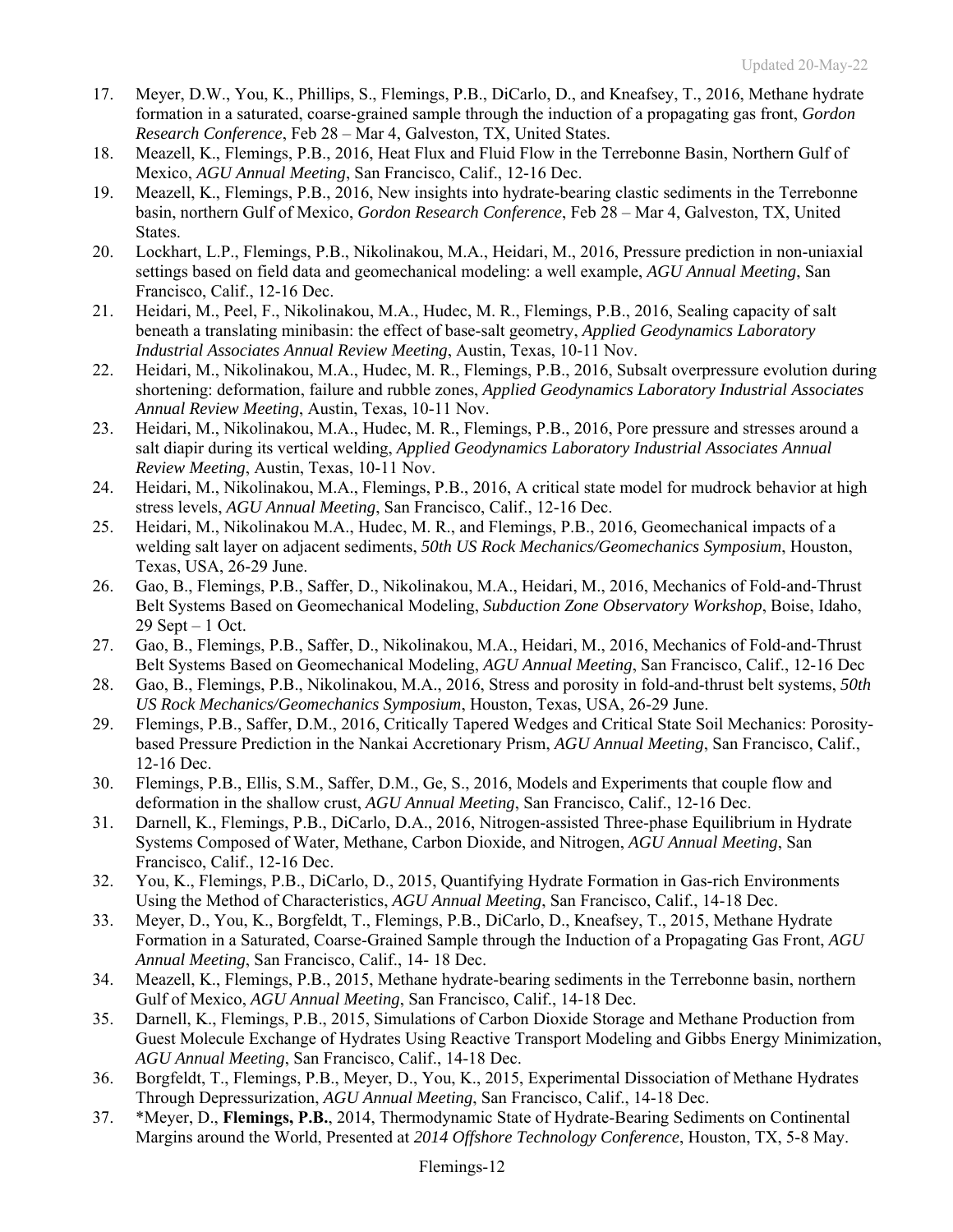- 38. \*Meyer, D.W. and **Flemings, P.B.**, 2014, Thermodynamic Stability of Gas Hydrates in the Krishna-Godavari Basin Inferred From Well Log Analysis, *2014 Offshore Technology Conference*: Houston, TX, U.S.A., p. 9, May 5-8.
- 39. <sup>+</sup> Nikolinakou, M.A., and **Flemings, P.B.**, 2013, Pore Pressure and Stress around Dipping Structures, *in* Hellmich, C., Pichler, B., and Adam, D., eds., *Poromechanics V: Proceedings of the Fifth Biot Conference on Poromechanics*: Vienna, Austria, American Society of Civil Engineers, p. 452-461, July 10-12, 2013, doi: doi:10.1061/9780784412992.054.
- 40. <sup>+</sup> Nikolinakou, M.A., Merrell, M., Luo, G., **Flemings, P.B.**, and Hudec, M.R., 2013, Geomechanical modeling of the Mad Dog salt, Gulf of Mexico, *47th US Rock Mechanics / Geomechanics Symposium*: San Francisco, CA, 23-26 June.
- 41. <sup>+</sup> Nikolinakou, M.A., and **Flemings, P.B.**, 2012, Stress changes at the crest of dipping structures, *46th US Rock Mechanics/Geomechanics Symposium*: Chicago, Paper # 254, June 24-27.
- 42. <sup>+</sup> Luo, G., + Nikolinakou, M.A., Hudec, M., and **Flemings, P.B.**, 2012, Near-salt stress and wellbore stability: A finite-element study and its application, *46th U.S. Rock Mechanics/Geomechanics Symposium*: Chicago, Paper # 309, June 24-27.
- 43. <sup>+</sup> Nikolinakou, M.A., <sup>+</sup> Luo, G., Hudec, M.R., and **Flemings, P.B.**, 2011 Geomechanical modeling of stresses and pore pressures in mudstones adjacent to salt bodies, *Proceedings of the 45th US Rock Mechanics/Geomechanics Symposium*: San Francisco, CA, p. 8, June 26 - 29.
- 44. \*Smith, A.J., **Flemings, P.B.**, and Fulton, P.M., 2011, Observations and Models of Heat and Salt Generation in Deepwater Gulf of Mexico Vents, *Proceedings of the 7th International Conference on Gas Hydrates*: Edinburgh, Scotland, United Kingdom, p. 639 - 651, July 17 - 21.
- 45. Foroozan, R., Elsworth, D., **Flemings, P.B.**, Bilotti, F., and Muhuri, S., 2010, Controls of Permeability On the Mechanical Evolution of Shortening Basins, *44th US Rock Mechanics Symposium and 5th US-Canada Rock Mechanics Symposium*: Salt Lake City, Utah, June 27 - 30, 2010.
- 46. Urgeles, R., et al., 2009, History of Pore Pressure Build Up and Slope Instability in Mud-Dominated Sediments of Ursa Basin, Gulf of Mexico Continental Slope, presented at: *4th Int. Symposium on Submarine Mass Movements and Their Consequences*, Abstracts Book, pp. 26, Austin (TX), USA.
- 47. \*Dugan, B., et al., 2007, Physical Properties of Mass Transport Complexes in the Ursa Region, Northern Gulf of Mexico (IODP Expedition 308) Determined from Log, Core, and Seismic Data, *2007 Offshore Technology Conference*, Volume OTC 17597: Houston, TX, April 30-May 3, 2007, OTC Paper #18704.
- 48. Iturrino, G.J., \*Dugan, B.E., \*Sawyer, D., **Flemings, P.B.**, and Moore, J.C., 2007, Interpretation of Downhole Measurements, Deformation Analyses, and Lithologic Characterization in the Ursa Basin, Gulf of Mexico, *Offshore Technology Conference*: Houston, Texas, 30 April-3 May 2007, 10.4043/19097-MS.
- 49. \*Long, H., et al., 2007, In Situ Pore Pressure at IODP Site U1324, Ursa Basin, Gulf of Mexico, *Proceedings of the Offshore Technology Conference*: Houston, Texas, April 30-May 3, 2007, OTC Paper #18772.
- 50. Moore, J.C., Iturrino, G.J., **Flemings, P.B.**, Hull, I., and Gay, A., 2007, Fluid Migration and State of Stress Above the Blue Unit, Ursa Basin: Relationship to the Geometry of Injectites, *Offshore Technology Conference* Houston, Texas, 30 April-3 May 2007, DOI: 10.4043/18812-MS.
- 51. \*Ramgulam, A., Ertekin, T., and **Flemings, P.B.**, 2007, Utilization of Artificial Neural Networks in the Optimization of History Matching, , *Latin American & Caribbean Petroleum Engineering Conference*: Buenos Aires, Argentina, Society of Petroleum Engineers April 15-18, 2007, 10.2118/107468-MS.
- 52. \*Sawyer, D.E., **Flemings, P.B.**, \*Dugan, B., and 308, S.S.I.E., 2007, Lateral Variations in Core, Log, and Seismic Attributes of a Mass Transport Complex in the Ursa Region, IODP Expedition 308, Northern Gulf of Mexico, *Offshore Technology Conference* Houston, Texas, 30 April-3 May 2007, DOI: 10.4043/19098- MS.
- 53. **Flemings, P.B.**, et al., 2006, Measuring Temperature and Pressure with the Temperature Two Pressure (T2P) Probe in the Ursa Basin, Gulf of Mexico: Development of a New Pressure and Temperature Probe for the IODP, *Proceedings of the Offshore Technology Conference*: Houston, Texas, May 1-4, 2006, OTC Paper #17957.
- 54. Elsworth, D., ³Lee, D.S., \*Long, H., and **Flemings, P.B.**, 2003, Penetration-Induced Pore Pressure Magnitudes – Methods to Determine Transport Parameters from Terrestrial and Marine Penetrometer Testing, *Proceedings of the International Conference on T-H-M-C Processes in Geosystems: Fundamentals, Modeling, Experiments and Applications*: Stockholm, Sweden, October 13-15, 2003.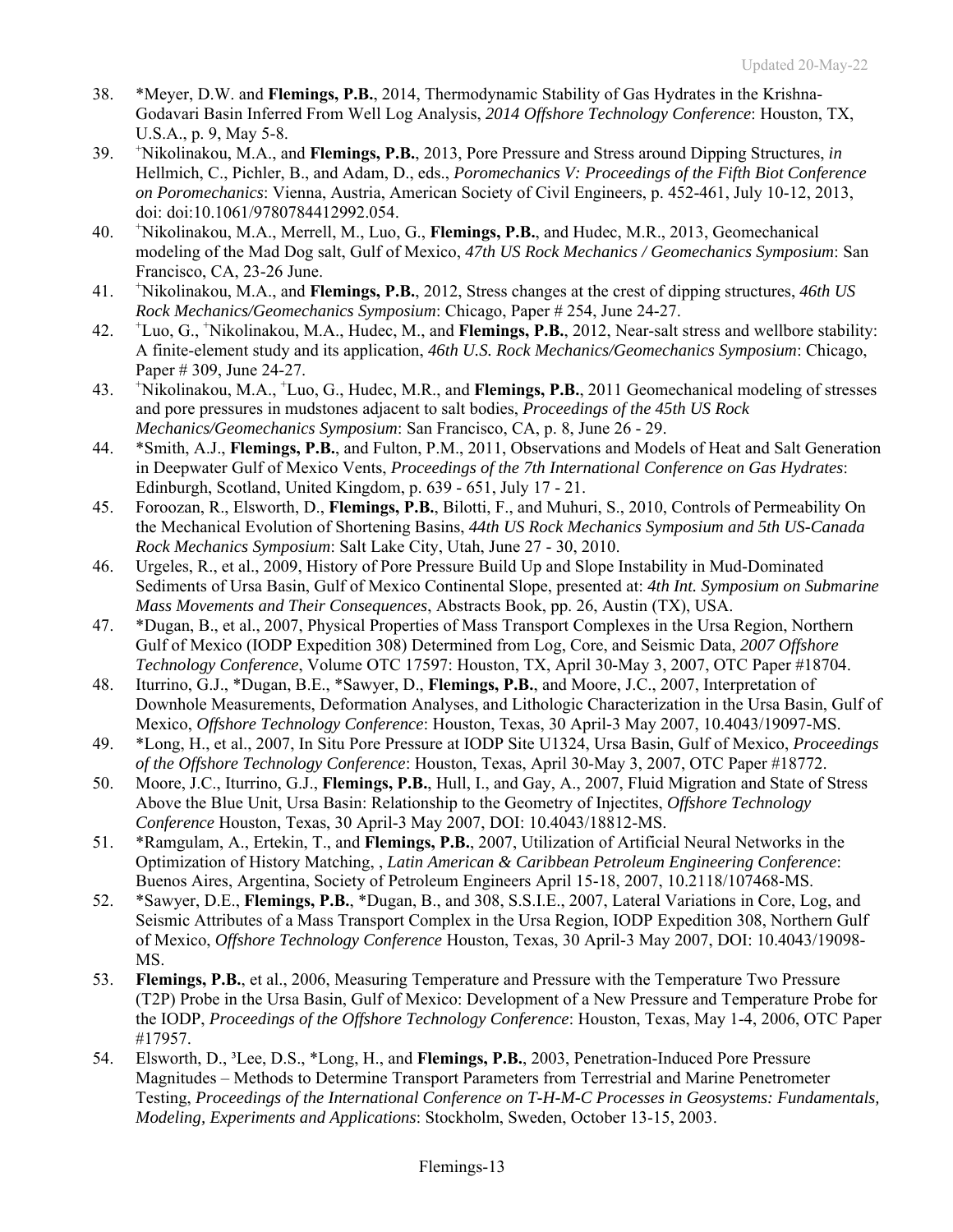- 55. **Flemings, P.B.**, \*°Comisky, J.T., \*Liu, X., and \*Lupa, J., 2001, Stress-Controlled Porosity in Overpressured Sands at Bullwinkle (GC65), Deepwater Gulf of Mexico, *Proceedings of the Offshore Technology Conference*: Houston, Texas, 30 April-3 May 2001, DOI: 10.4043/13103-MS.
- 56. ³Finkbeiner, T., Zoback, M.D., \*Stump, B.B., and **Flemings, P.B.**, 1998, In situ stress, pore pressure and hydrocarbon migration the South Eugene Island field, Gulf of Mexico, *in* Mitchell, A., and Grauls, D., eds., *Overpressures in petroleum exploration workshop proceedings*: Pau, France, p. 103-110, Memoire 22, Elf EP-Editions.
- 57. **Flemings, P.B.**, ³Siahaan, V., Hicks, P.J., and \*Stump, B.B., 1998, Secondary migration via fracture permeability in shales: illuminating the relationship between pressure and column height, *in* Mitchell, A., and Grauls, D., eds., *Overpressures in petroleum exploration workshop proceedings*: Pau, France, p. 111- 116, Memoire 22, Elf EP-Editions.
- 58. \*Stump, B.B., **Flemings, P.B.**, Ashbaugh, J., and ³°Bennett, M.H., 1998, Pressure differences between overpressured sands and bounding shales of the Eugene Island 330 field (offshore Louisiana, U.S.A.) with implications for fluid flow induced by sediment loading, *in* Mitchell, A., and Grauls, D., ed., *Overpressures in petroleum exploration workshop proceedings*: Pau, France, p. 83-92, Memoire 22, Elf EP-Editions.
- 59. Anderson, R.N., et al., 1997, 4D time-lapse monitoring in the South Timbalier 295 Field, Gulf of Mexico, *Offshore Technology Conference*: Houston, Texas, 5 May-8 May 1997, DOI: 10.4043/8312-MS.

# **In-House Publications**

- 1. **Flemings, P.B.**, 2007, 2006-2007 Industrial Support, Penn State University, Department of Geosciences Report on Fellowships and Scholarships
- 2. **Flemings, P.B.**, 2006, 2005-2006 Industrial Support, Penn State University, Department of Geosciences Report on Fellowships and Scholarships
- 3. **Flemings, P.B.**, 2005, 2004-2005 Industrial Support, Penn State University, Department of Geosciences Report on Fellowships and Scholarships
- 4. **Flemings, P.B.**, 2004, 2003-2004 Industrial Support, Penn State University, Department of Geosciences Report on Fellowships and Scholarships
- 5. **Flemings, P.B.**, 2003, 2002-2003 Industrial Support, Penn State University, Department of Geosciences Report on Fellowships and Scholarships
- 6. **Flemings, P.B.**, 2002, 2001-2002 Industrial Support, Penn State University, Department of Geosciences Report on Fellowships and Scholarships
- 7. **Flemings, P.B.**, 2001, 2000-2001 Industrial Support, Penn State University, Department of Geosciences Report on Fellowships and Scholarships
- 8. **Flemings, P.B.**, 2000, 1999-2000 Industrial Support, Penn State University, Department of Geosciences Report on Fellowships and Scholarships
- 9. **Flemings, P.B.**, and Anandakrishnan, S., 1997, New Geoscience Class Prepares Students for Oil Industry Careers, *Earth & Mineral Sciences Bulletin*
- 10. Anderson, R.N., et al., 1995, The Pathfinder Drilling Program into a Major Growth Fault in Eugene Island 330: Implications for Behavior of Hydrocarbon Migration Pathways, *GBRN Data Volume 1994*
- 11. **Flemings, P.B.**, 1995, Elvis Oil Wins Penn State Gulf of Mexico Lease Sale, *EMS Bulletin*
- 12. **Flemings, P.B.**, Zoback, M., Bishop, B., and Anderson, R.N., 1995, State of Stress in the Pathfinder Well, *GBRN Data Volume 1994*
- 13. <sup>+</sup> Hart, B.S., \*Deshpande, A., and **Flemings, P.B.**, 1995, Formation Pressures in the Pathfinder Well, *GBRN Data Volume 1994*
- 14. Anderson, R.N., et al., 1991, Sedimentary Basins as Thermo-chemical Reactors, *The Lamont-Doherty Geological Observatory 1991 Report*, p. 68-76

### **Reports**

1. **Flemings, P.B.,** Phillips, S.C, Collett, T., Cook, A., Boswell, R., and the UT-GOM2-1 Expedition Scientists, 2018. UT-GOM2-1 Hydrate Pressure Coring Expedition Hole GC 955 H002. In Flemings, P.B., Phillips, S.C, Collett, T., Cook, A., Boswell, R., and the UT-GOM2-1 Expedition Scientists, Proceedings of the UT-GOM2-1 Hydrate Pressure Coring Expedition: Austin, TX (University of Texas Institute for Geophysics, TX). https://dx.doi.org/10.2172/1648313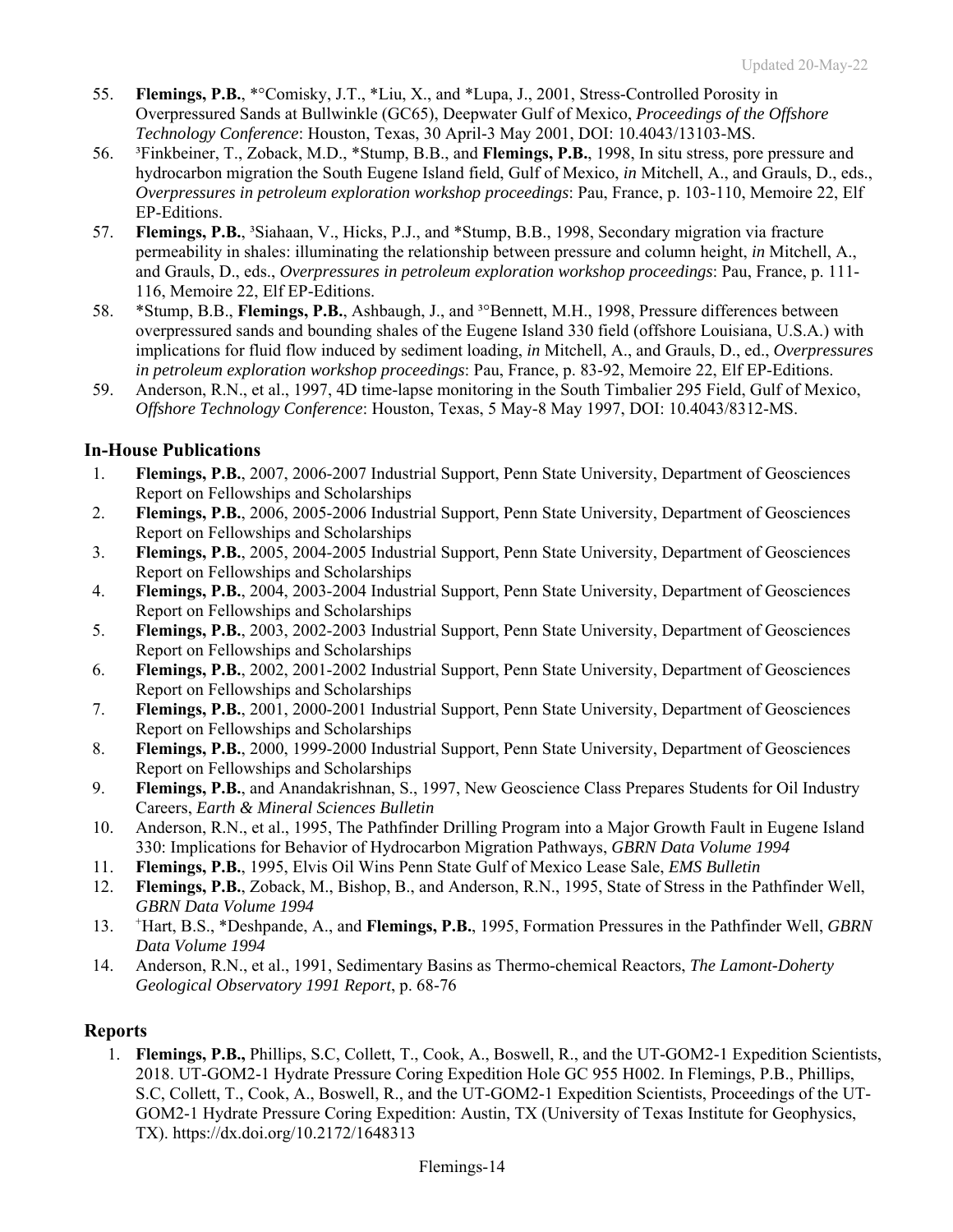- 2. **Flemings, P.B**., Phillips, S.C, Collett, T., Cook, A., Boswell, R., and the UT-GOM2-1 Expedition Scientists, Proceedings of the UT-GOM2-1 Hydrate Pressure Coring Expedition, Austin, TX (University of Texas Institute for Geophysics, TX), https://dx.doi.org/10.2172/1646019
- 3. **Flemings, P.B.**., Phillips, S.C, Collett, T., Cook, A., Boswell, R., and the UT-GOM2-1 Expedition Scientists, 2018. UT-GOM2-1 Hydrate Pressure Coring Expedition Summary. In Flemings, P.B., Phillips, S.C, Collett, T., Cook, A., Boswell, R., and the UT-GOM2-1 Expedition Scientists, Proceedings of the UT-GOM2-1 Hydrate Pressure Coring Expedition, Austin, TX (University of Texas Institute for Geophysics, TX). https://dx.doi.org/10.2172/1647223.
- 4. **Flemings, P.B.**, Phillips, S.C, Collett, T., Cook, A., Boswell, R., and the UT-GOM2-1 Expedition Scientists, 2018. UT-GOM2-1 Hydrate Pressure Coring Expedition Methods. In Flemings, P.B., Phillips, S.C, Collett, T., Cook, A., Boswell, R., and the UT-GOM2-1 Expedition Scientists, Proceedings of the UT-GOM2-1 Hydrate Pressure Coring Expedition: Austin, TX (University of Texas Institute for Geophysics, TX). https://dx.doi.org/10.2172/1647226
- 5. **Flemings, P.B.**, Phillips, S.C, Collett, T., Cook, A., Boswell, R., and the UT-GOM2-1 Expedition Scientists, 2018. UT-GOM2-1 Hydrate Pressure Coring Expedition Hole GC 955 H005. In Flemings, P.B., Phillips, S.C, Collett, T., Cook, A., Boswell, R., and the UT-GOM2-1 Expedition Scientists, Proceedings of the UT-GOM2-1 Hydrate Pressure Coring Expedition: Austin, TX (University of Texas Institute for Geophysics, TX). https://dx.doi.org/10.2172/1648318
- 6. **Flemings, P.B**., Phillips, S.C, Collett, T., Cook, A., Boswell, R., and the UT-GOM2-1 Expedition Scientists, 2018, UT-GOM2-1 Hydrate Pressure Coring Expedition Report: Austin, TX, University of Texas Institute for Geophysics, Online
- 7. **Flemings, P.B**., Germaine, J.T., Nikolinakou, M.A., Heidari, M., Deirieh, A., Gao, B., Ge, C., Lockhart, L., Parry, A., Picardo, N., Pinkston, F. W. M., Ranjpour, D., Zablocki, M., 2017, UT GeoFluids annual report to Industrial Associates for 2019: slide set 10, The University of Texas at Austin, Institute for Geophysics, annual report prepared for Anadarko, BHP, BP, Chevron, ConocoPhillips, ExxonMobil, Hess Corp, Pemex, Repsol, Shell, Statoil, (21 presentations/13 posters), Online
- 8. **Flemings, P.B**., Germaine, J.T., Nikolinakou, M.A., Heidari, M., Deirieh, A., Gao, B., Ge, C., Lockhart, L., Parry, A., Picardo, N., Pinkston, F. W. M., Ranjpour, D., Zablocki, M., 2017, UT GeoFluids annual report to Industrial Associates for 2018: slide set 9, The University of Texas at Austin, Institute for Geophysics, annual report prepared for Anadarko, BHP, BP, Chevron, ConocoPhillips, ExxonMobil, Hess Corp, Pemex, Repsol, Shell, Statoil, (21 presentations/13 posters), Online
- 9. **Flemings, P.B**., Germaine, J.T., Nikolinakou, M.A., Heidari, M., Deirieh, A., Gao, B., Ge, C., Guiltinan, E., Hanley, A.J., Lockhart, L., Parry, A., Picardo, N., Pinkston, F. W. M., Ranjpour, D., Zablocki, M., 2017, UT GeoFluids annual report to Industrial Associates for 2017: slide set 8, The University of Texas at Austin, Institute for Geophysics, annual report prepared for Anadarko, BHP, BP, Chevron, ConocoPhillips, ExxonMobil, Hess Corp, Pemex, Repsol, Shell, Statoil, (21 presentations/13 posters), Online
- 10. **Flemings, P.B.**, Germaine, J.T., Day-Stirrat, R., Deirieh, A., Gao, B., Ge, C., Hanley, A., Harrold, T., Heidari, M., Lockhart, L., Marjanovic, J., , Nikolinakou, M., Nordquist, T., Pinkston, W., Polito, P., Ranjpour, D., Worman, S., 2016, UT GeoFluids annual report to Industrial Associates for 2016: slide set 7, The University of Texas at Austin, Institute for Geophysics, annual report prepared for *Anadarko, BHP, BP, Chevron, ConocoPhillips, ExxonMobil, Hess Corp, Murphy Oil, Repsol, Shell, Statoil,* (22 presentations/11 posters), Online
- 11. **Flemings, P.B.**, Germaine, J.T., Casey, B., Darnell, K., Deirieh, A., Gao, B., Ge, C., Harrold, T., Hauser, M.R., Heidari, M., Marjanovic, J., Meyer, D., Nikolinakou, M., Nordquist, T., Parker, J., Polito, P., Sanford, J., You, K., 2015, UT GeoFluids annual report to Industrial Associates for 2015: slide set 6, The University of Texas at Austin, Bureau of Economic Geology, annual report prepared for *Anadarko, BHP, BP, Chevron, ConocoPhillips, ExxonMobil, Hess Corp, Murphy Oil, Repsol, Schlumberger, Shell, Statoil, Total* (24 presentations/9 posters), Online
- 12. **Flemings, P.B.**, Germaine, J.T., Adams, A., Casey, B., Cronin, M., Darnell, K., Deirieh, A., Fahy, B., Gao, B., Ge, C., Hauser, M.R., Heidari, M., Luo, G., Marjanovic, J., Meyer, D., Nikolinakou, M., Nordquist, T., Sanford, J., You, Y., 2014, UT GeoFluids annual report to Industrial Associates for 2014: slide set 5,The University of Texas at Austin, Bureau of Economic Geology, annual report prepared for *Anadarko, BHP, BP, Chevron, ConocoPhillips, ExxonMobil, Hess Corp, Schlumberger, Shell, Statoil, Total* (24 presentations), Online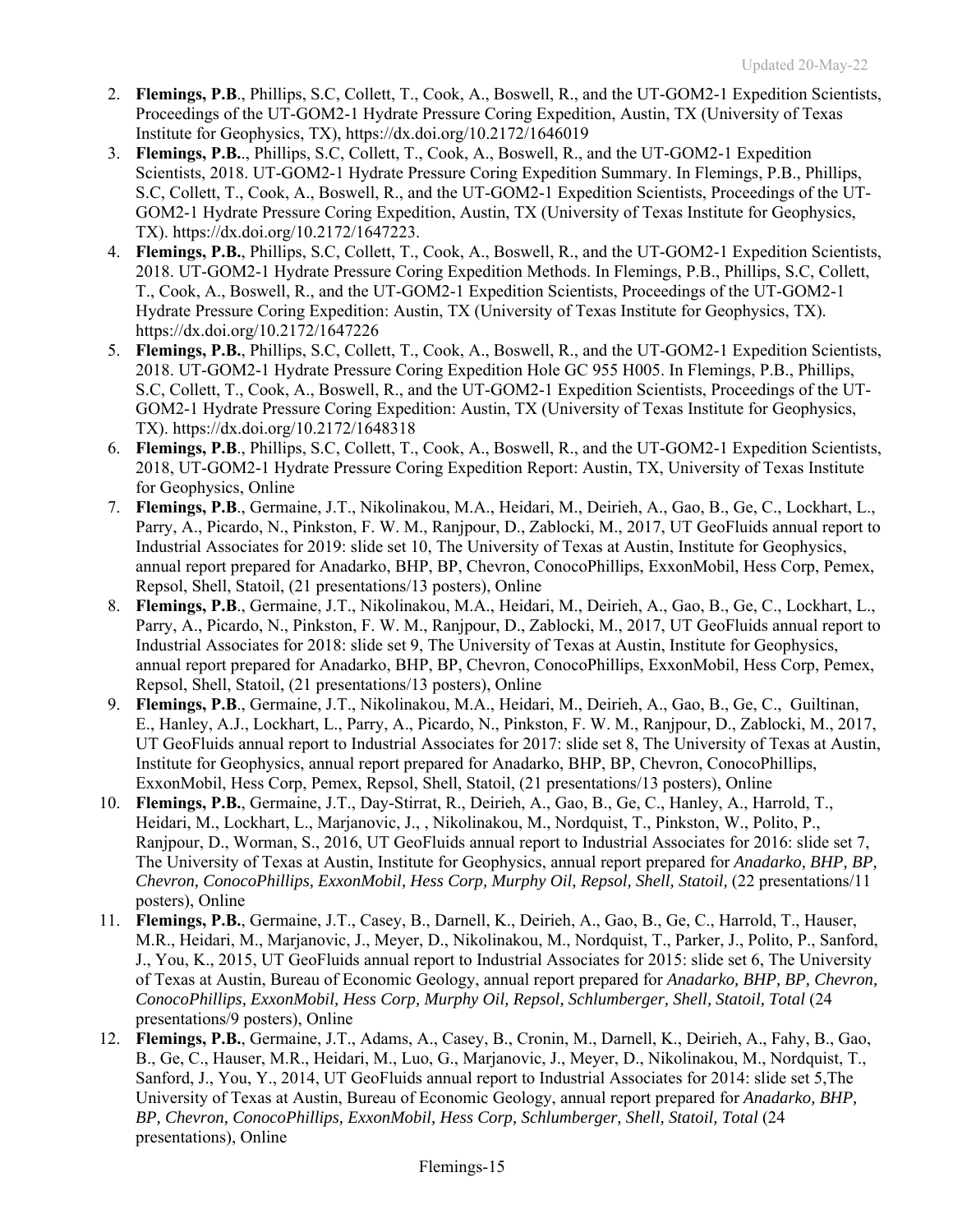- 13. **Flemings, P.B.**, Germaine, J.T., Adams, A., Alberty, M., Betts, W., Bhandari, A.R., Casey, B., Coleff, D., Deirieh, A., Fahy, B., Gao, B., Hermanrud, C., Hurd, G., Luo, G., Marjanovic, J., Merrell, M., Meyer, D., Nikolinakou, M., Reece, J.S., and You, Y., 2013, UT GeoFluids annual report to Industrial Associates for 2013: slide set 4,The University of Texas at Austin, Bureau of Economic Geology, *annual report prepared for Anadarko, BHP, BP, Chevron, ConocoPhillips, ExxonMobil, Hess Corp, Schlumberger, Shell, Statoil, Total* (27 presentations), Online
- 14. \*\*Reece, J.S., Flemings, P.B., and Germaine, J.T., 2013, Data Report: Permeability, compressibility, and microstructure of resedimented mudstone from IODP Expedition 322, Site C0011, In: Saito, S., Underwood, M.B., Kubo, Y., and the Expedition 322 Scientists, Proc. IODP, 322: Tokyo (Integrated Ocean Drilling Program Management International, Inc.), doi:10.2204/iodp.proc.322.205.2013.
- 15. Dooley, T. P., Jackson, M.P.A., Hudec, M. R., Nikolinakou, M.A., Jackson, C. A., Weijermars, R., Luo, G., and **Flemings, P.B.**, 2012, Applied Geodynamics Laboratory annual report to industrial associates 2012, slide set 31: The University of Texas at Austin, Bureau of Economic Geology, annual report prepared for Anadarko, Apache, BHP Billiton, BP, CGGVeritas, Chevron, Cobalt, ConocoPhillips, EcoPetrol, ENI, ExxonMobil, Fugro, Global Geophysical, Hess, ION Geophysical, Korea National Oil Corporation, McMoRan, Maersk, Marathon, Murphy, Nexen, Noble, Petrobras, PGS, Repsol-YPF, Samson, Saudi Aramco, Shell, Statoil, TGS-Nopec, Talisman, Total, WesternGeco, and Woodside, CD-ROM.
- 16. **Flemings, P.B.**, Germaine, J.T., Adams, A., Betts, W., Casey, B., Cronin, M., Day-Stirrat, R., Gao, B., Greeley, D., Horan, A., Katahara, K., Luo, G., Marjanovic, J., Merrell, M., Nikolinakou, M., Polito, P., Schneider, J., Smith, A., and You, Y., 2012, UT GeoFluids annual report to Industrial Associates for 2012: slide set 3,The University of Texas at Austin, Bureau of Economic Geology, *annual report prepared for Anadarko, BHP, BP, Chevron, ConocoPhillips, ExxonMobil, Hess Corp, Schlumberger, Shell, Statoil, Total*  (23 presentations), Online
- 17. **Flemings, P.B.**, John, C.M., and Behrmann, J.H., 2012, Expedition 308 synthesis: overpressure, consolidation, and slope stability on the continental slope of the Gulf of Mexico., *in* **Flemings, P.B.**, Behrmann, J.H., John, C.M., and Expedition 308 Scientists, eds.,Integrated Ocean Drilling Program Management International, Inc., *Proc. IODP, 308*
- 18. Dooley, T., Jackson, M.P.A., Hudec, M. R., Nikolinakou, M.A., Luo, G., Norton, I., **Flemings, P.B.,**  Mueller, K., and Snedden, J., 2011, Applied Geodynamics Laboratory annual report to Industrial Associates for 2011, slide set 30: The University of Texas at Austin, Bureau of Economic Geology, annual report prepared for Anadarko, Apache, BHP Billiton, BP, CGGVeritas, Chevron, Cobalt, ConocoPhillips, EcoPetrol, ENI, ExxonMobil, Fugro, Global Geophysical, Hess, IMP, Ion, Korea National Oil Corporation, McMoRan, Maersk, Marathon, Murphy, Nexen, Noble, Petrobras, PGS, Repsol-YPF, Samson, Saudi Aramco, Shell, Statoil, TGS-Nopec, Total, WesternGeco, and Woodside, CD-ROM.
- 19. **Flemings, P.B.**, Germaine, J.T., Adams, A., Betts, W., Braunscheidel, M., Casey, B., Day-Stirrat, R., Gao, B., Heppard, P., Horan, A., Luo, G., Marjanovic, J., Merrell, M., Nikolinakou, M., Sawyer, D., Sayers, C., Schneider, J., Smith, A., and You, Y., 2011, UT GeoFluids annual report to Industrial Associates for 2011: slide set 2,The University of Texas at Austin, Bureau of Economic Geology, *annual report prepared for Anadarko, BHP, BP, Chevron, ConocoPhillips, ExxonMobil, Hess Corp, Schlumberger, Shell, Statoil, Total*  (26 presentations), Online
- 20. Dooley, T., et al., 2010, Applied Geodynamics Laboratory annual report to Industrial Associates for 2010: slide set 29,The University of Texas at Austin, Bureau of Economic Geology, *prepared for Anadarko, BHP Billiton, BP, CGGVeritas, Chevron, Cobalt, ConocoPhillips, Devon, ENI, ExxonMobil, Fugro, Global Geophysical, GX Technology, Hess, IMP, INEXS, Maersk, Marathon, Mariner, Murphy, Nexen, Noble, Pemex, Petrobras, PGS, Repsol-YPF, Samson, Saudi Aramco, Shell, StatoilHydro, TGS-Nopec, Total, WesternGeco, and Woodside*, CD-ROM
- 21. **Flemings, P.B.**, Germaine, J.T., Basin, T., Braunscheidel, M., Darnell, K., Day-Stirrat, R., Hudec, M.R., Luo, G., Nikolinakou, M., Sawyer, D.E., Schneider, J., and You, Y., 2010, UT GeoFluids annual report to Industrial Associates for 2010: slide set 1,The University of Texas at Austin, Bureau of Economic Geology, *annual report prepared for Anadarko, BHP, BP, Chevron, ConocoPhillips, Devon, ExxonMobil, Hess Corp, Schlumberger, Shell* (22 presentations), Online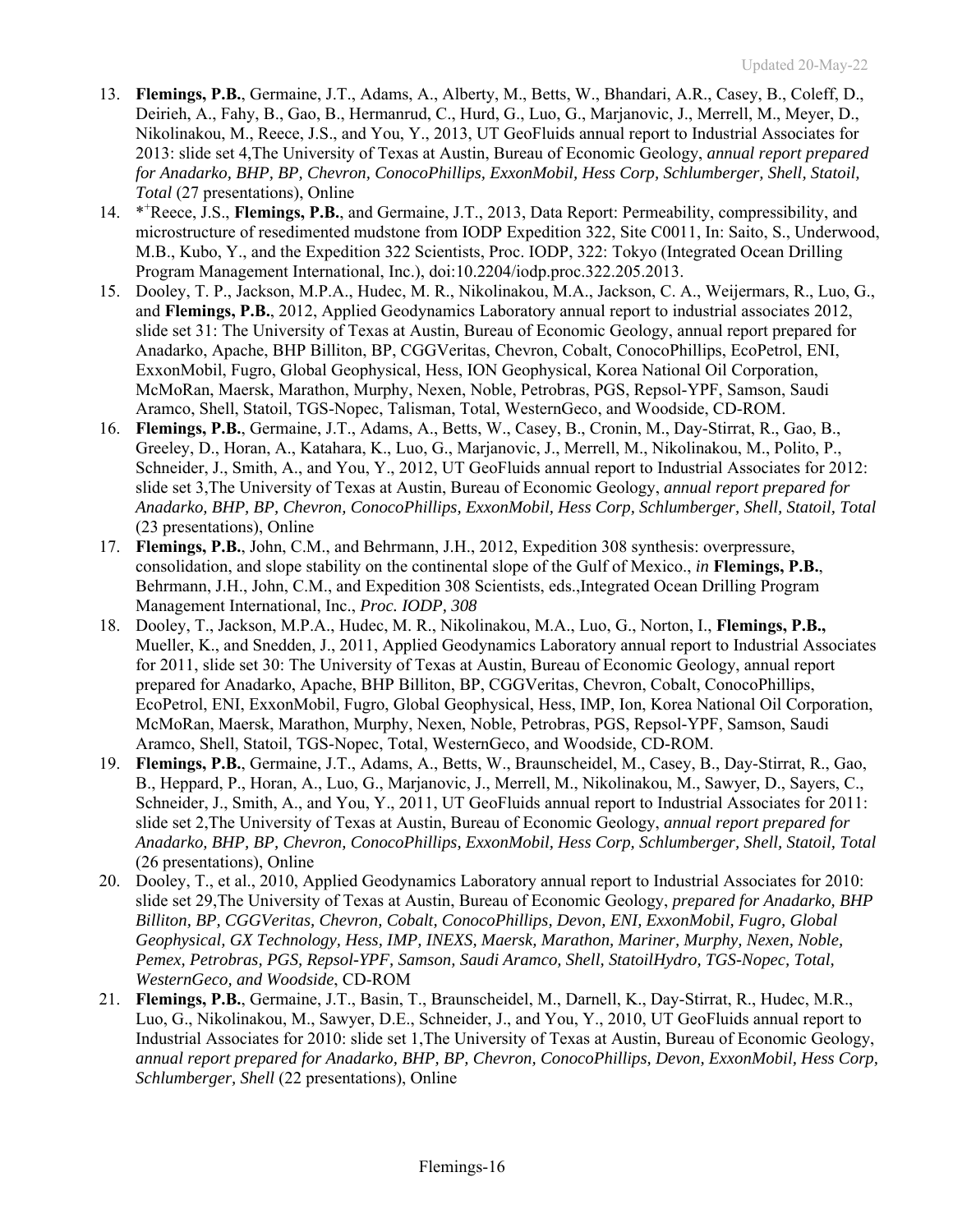- 22. \*Dugan, B., and Germaine, J.T., 2009, Data Report: Strength Characteristics of Sediments from IODP Expedition 308, Sites U1322 and U1324, *in* **Flemings, P.B.**, John, C., and the Expedition 308 Scientists, eds.,Integrated Ocean Drilling Program Management International, Inc., *Proceedings of the Integrated Ocean Drilling Program*, v. 308
- 23. Jackson, M.P.A., Dooley, Tim, Hudec, M. R., Wagner, Bryce, McDonnell, Angela, **Flemings, P.B.**, Luo, Gang, Nikolinakou, M.A., and Loucks, R. G., 2009, Applied Geodynamics Laboratory annual report to Industrial Associates for 2009: slide set 28: The University of Texas at Austin, Bureau of Economic Geology, annual report prepared for Anadarko, BHP Billiton, BP, CGGVeritas, Chevron, Cobalt, ConocoPhillips, Devon, ENI, ExxonMobil, Fugro, GX Technology, Hess, IMP, Maersk, Marathon, Mariner, Murphy, Nexen, Noble, Pemex, Petrobras, PGS, Repsol-YPF, Samson, Saudi Aramco, Shell, StatoilHydro, TGS-Nopec, Total, WesternGeco, and Woodside, CD-ROM.
- 24. Moore, J.C., Iturrino, G.J., **Flemings, P.B.**, and \*Sawyer, D.E., 2009, Data report: stress orientations from borehole breakouts, IODP Expedition 308, Ursa area, Mississippi Fan, Gulf of Mexico, *in* **Flemings, P.B.**, Behrmann, J.H., John, C.M., and the Expedition 308 Scientists, eds.,Integrated Ocean Drilling Program Management International, Inc., *Proceedings of the Integrated Ocean Drilling Program*, v. 308
- 25. Nelson, H., **Flemings, P.B.**, Germaine, J.T., and \*Dugan, B.E., 2009, Data report: radiography and X-ray CT imaging of whole core from IODP Expedition 308, Gulf of Mexico, *in* **Flemings, P.B.**, Behrmann, J.H., John, C.M., and the Expedition 308 Scientists, eds.,Integrated Ocean Drilling Program Management International, Inc., *Proceedings of the Integrated Ocean Drilling Program*, v. 308
- 26. Gilhooly, W.P., III, Macko, S.A., and **Flemings, P.B.**, 2008, Data report: isotope compositions of sedimentary organic carbon and total nitrogen from Brazos-Trinity Basin IV (Sites U1319 and U1320) and Ursa Basin (Sites U1322 and U1324), deepwater Gulf of Mexico, *in* **Flemings, P.B.**, Behrmann, J.H., John, C.M., and the Expedition 308 Scientists, eds.,Integrated Ocean Drilling Program Management International, Inc., *Proceedings of the Integrated Ocean Drilling Program*, v. 308
- 27. \*Long, H., **Flemings, P.B.**, \*Dugan, B., Germaine, J.T., and Ferrell, D., 2008, Data Report: Penetrometer Measurements of In situ Temperature and Pressure on IODP Expedition 308, *in* **Flemings, P.B.**, Behrmann, J.H., John, C.M., and the Expedition 308 Scientists, eds.,Integrated Ocean Drilling Program Management International, Inc., *Proceedings of the Integrated Ocean Drilling Program*, v. 308
- 28. \*Long, H., **Flemings, P.B.**, Germaine, J.T., Saffer, D.M., and \*Dugan, B., 2008, Data report: consolidation characteristics of sediments from IODP Expedition 308, Ursa Basin, Gulf of Mexico, *in* **Flemings, P.B.**, and John, C., eds.,Integrated Ocean Drilling Program Management International, Inc., *Proceedings of the Integrated Ocean Drilling Program*, v. 308
- 29. \*Sawyer, D.E., Jacoby, R., **Flemings, P.B.**, and Germaine, J.T., 2008, Data report: particle size analysis of sediments in the Ursa Basin, IODP Expedition 308 Sites U1324 and U1322, northern Gulf of Mexico, *in* **Flemings, P.B.**, Behrmann, J.H., John, C.M., and the Expedition 308 Scientists, eds.,Integrated Ocean Drilling Program Management International, Inc., *Proceedings of the Integrated Ocean Drilling Program*
- 30. Tan, B., Germaine, J.T., and **Flemings, P.B.**, 2006, Data Report: Consolidation and Strength Characteristics of Sediments from ODP Site 1244, Hydrate Ridge, Cascadia Continental Margin, *in* Tréhu, A.M., Bohrmann, G., Torres, M.E., and Colwell, F.S., eds.,Integrated Ocean Drilling Program Management International, Inc., *Proceedings of the Integrated Ocean Drilling Program*, v. 204, p. 1-148
- 31. **Flemings, P.B.,** Behrmann, I., Davies, T., John, C., and the Expedition 308 Project Team, 2005, Gulf of Mexico Hydrogeology Overpressure and fluid flow processes in the deepwater Gulf of Mexico: slope stability, seeps, and shallow-water flow, Integrated Ocean Drilling Program Expedition 308 Scientific Prospectus
- 32. **Flemings, P.B.**, Behrmann, J., John, C., and the Expedition 308 Scientists, 2005, Overpressure and fluid flow processes in the deepwater Gulf of Mexico: slope stability, seeps, and shallow-water flow, Integrated Ocean Drilling Program, *IODP Preliminary Report: College Station, TX*, p. 109
- 33. **Flemings, P.B.,** Ertekin, T., and McCormick, S., 2005, Petroleum GeoSystems Initiative 2003-2005 Annual Report, p. 92
- 34. \*Dugan, B., et al., 2003, Measuring Pore Pressure in Marine Sediments with Penetrometers: Comparison of the Piezoprobe and DVTP-P Tools in ODP Leg 204, *in* Thompson, B.J., ed., *Energy, Simulation-Training, Ocean Engineering and Instrumentation: Research Papers of the Link Foundation Fellows*, v. 3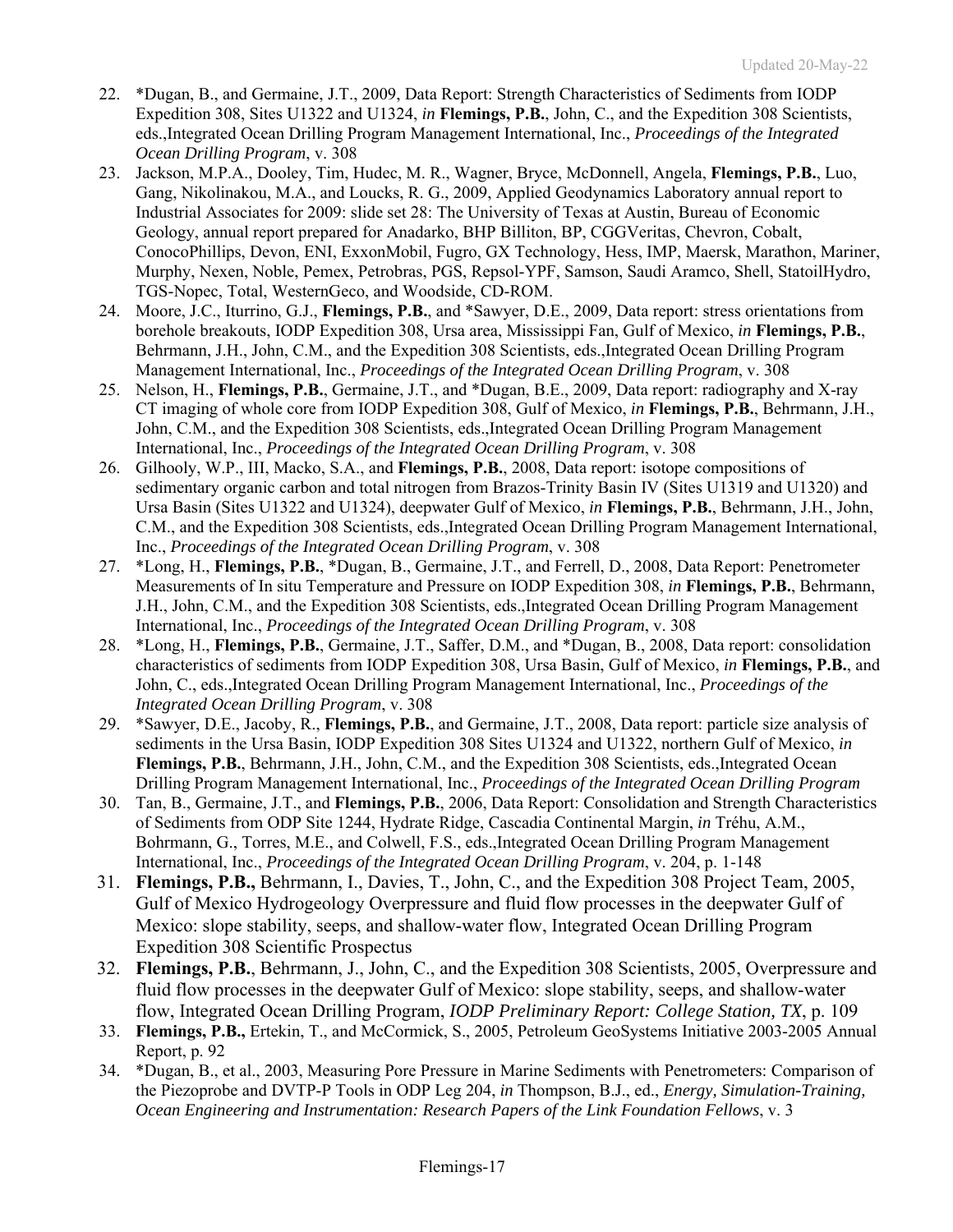- 35. \*Dugan, B., Olgaard, D.L., **Flemings, P.B.**, and Gooch, M.J., 2002, Data report: Bulk physical properties of sediments from ODP Site 1073, *in* Christie-Blick, N., Austin, J.A., Jr., and Malone, M.J., eds., *Proc. ODP, Sci. Results*, 174A
- 36. **Flemings, P.B.**, 2002, Demonstration of Stress Control on Entrapment of Gas in Geopressured Strata with Application to: Exploration (Risking Seal Integrity) and Production (Optimizing Well Bore Stability and Fracture Completion Approaches), *GRI Final Report*, Contract 5095-260-3558
- 37. **Flemings, P.B.**, Ertekin, T., and Altemus, R., 2002, Petroleum GeoSystems Initiative 2001-2002 Annual Report, p. 92
- 38. Mikada, H., K. Becker, J. C. Moore, A. Klaus, G. L. Austin, N. L. Bangs, S. Bourlange, J. Broilliard, W. Brückmann, E. R. Corn, E. E. Davis, **P.B. Flemings**, D. S. Goldberg, S. S. Gulick, M. B. Hansen, N. Hayward, D. J. Hills, S. Hunze, M. Ienaga, H. Ishiguro, M. Kinoshita, R. D. Macdonald, L. McNeill, S. Obana, O. S. Hong, S. Peacock, T. L. Pettigrew, S. Saito, T. Sawa, N. Thaiprasert, H. J. Tobin & H. Tsurumi, 2002, Volume 196 Initial Reports: Deformation and Fluid Flow Processes in the Nankai Trough Accretionary Prism: Logging While Drilling and Advanced CORKs,Ocean Drilling Program, Texas A&M University, Proc. ODP, Init. Repts., v. 196
- 39. \*Stump, B.B., and **Flemings, P.B.**, 2002, Consolidation State, Permeability, and Stress Ratio as Determined from Uniaxial Strain Experiments on Mud Samples from the Eugene Island 330 Area, Offshore Louisiana, *in* Huffman, A.R., and Bowers, G.L., eds., *Pressure regimes in sedimentary basins and their prediction, AAPG Memoir*, v. 76, p. 131-144
- 40. **Flemings, P.B.**, Ertekin, T., and Altemus, R., 2001, Petroleum GeoSystems Initiative 2000-2001 Annual Report, p. 197
- 41. **Flemings, P.B.**, Ertekin, T., Ashbaugh, J., and Altemus, R., 2000, Petroleum GeoSystems Initiative 1999- 2000 Annual Report, p. 85
- 42. Change, C., and **Flemings, P.B.**, 1998, Mechanical Properties of the Lentic Sand in Eugene Island 330 Field (Offshore Louisiana),Gas Research Institute, *Topical Report Number 6 (November 1, 1997-June 1, 1998)*, v. GRI 99/0241
- 43. \*Dugan, B., and **Flemings, P.B.**, 1998, Pore Pressure Prediction from Stacking Velocities in the Eugene Island 330 Field (offshore Louisiana),Gas Research Institute, *Topical Report Number 6 (November 1, 1997- June 1, 1998)*, v. GRI 98/0303
- 44. ³Finkbeiner, T., Zoback, M., and **Flemings, P.B.**, 1998, Characterization of the Full Stress Tensor in Eugene Island Block 330, *Offshore Gulf of Mexico, GRI-98/0072*, p. 41
- 45. \*Stump, B.B., and **Flemings, P.B.**, 1997, Sediment Loading and Resulting Pressure Differences Between Overpressured Sands and Bounding Shales of the Eugene Island 330 Field, Offshore Louisiana, *GRI-97/0266*, p. 42
- 46. ³Finkbeiner, T., \*Stump, B.B., Zoback, M., and **Flemings, P.B.**, 1996, Pressure (Pp), Overburden (Sv), and Minimum Horizontal Stress (Shmin) in Eugene Island Block 330, *GRI-96/0285*, p. 31
- 47. <sup>+</sup> Hart, B.S., Sibley, D.M., and **Flemings, P.B.**, 1996, Reservoir compartmentalization by depositional features in a Pleistocene shelf margin (lowstand) delta complex, Eugene Island 330 Field, Louisiana Offshore, *in* Weimer, P., Davis, T., and Louisiana, F., eds.,AAPG Studies in Geology/SEG Geophysical Development Series v. 42/5, p. 21-26
- 48. Hicks, P.J., ³°Bennett, M.H., and **Flemings, P.B.**, 1996a, Numerical Simulations of Fluid Flow in Faults: First Quarterly Report of Stage II, *Report to Exxon Production Research Company*, p. 27
- 49. Hicks, P.J., ³°Bennett, M.H., **Flemings, P.B.**, Shaw, C.A., and Symington, W.A., 1996b, Numerical Simulations of Fluid Flow in Faults: Final Report of State 1, *Report to Exxon Production Research Company, EPR.28EX.96*, p. 78
- 50. Shaw, C.J., Symington, W.A., **Flemings, P.B.**, and Hicks, P.J., 1996, Numerical Simulations of Fluid Flow in Faults: Implications of Stage I Results, *Report to Exxon Production Research Company, EPR29EX.96*, p. 15
- 51. Rowan, M.G., Weimer, P., Budhijanto, F., and **Flemings, P.B.**, 1994, Integrated Regional Stratigraphic and Structural Framework and Geologic Evolution of the Eugene Island Block 330 Area, Offshore Louisiana, *DOE Annual Report*, p. 122